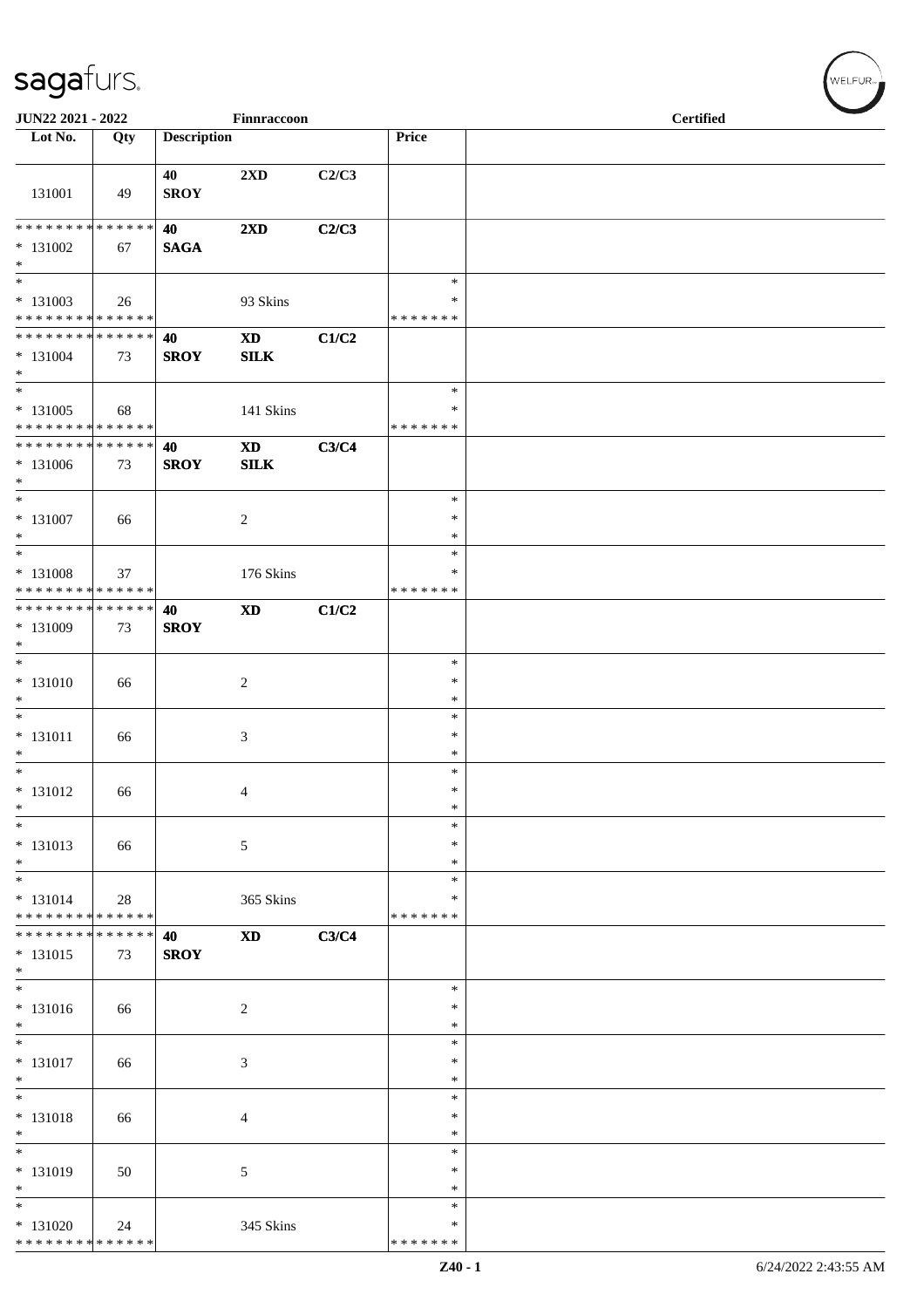| JUN22 2021 - 2022                                 |     |                    | Finnraccoon                           |       |                         | <b>Certified</b> |  |  |  |
|---------------------------------------------------|-----|--------------------|---------------------------------------|-------|-------------------------|------------------|--|--|--|
| Lot No.                                           | Qty | <b>Description</b> |                                       |       | Price                   |                  |  |  |  |
|                                                   |     | 40                 | $\boldsymbol{\mathrm{XD}}$            | C1/C2 |                         |                  |  |  |  |
| $* 131021$<br>$\ast$                              | 79  | <b>SAGA</b>        |                                       |       |                         |                  |  |  |  |
| $\overline{\phantom{a}^*}$                        |     |                    |                                       |       | $\ast$<br>$\ast$        |                  |  |  |  |
| $* 131022$<br>$\ast$                              | 72  |                    | $\overline{c}$                        |       | $\ast$                  |                  |  |  |  |
| $\ast$<br>$* 131023$                              | 72  |                    | $\boldsymbol{\mathfrak{Z}}$           |       | $\ast$<br>$\ast$        |                  |  |  |  |
| $\ast$<br>$_{\ast}^{-}$                           |     |                    |                                       |       | $\ast$<br>$\ast$        |                  |  |  |  |
| $* 131024$<br>$\ast$                              | 72  |                    | 4                                     |       | ∗<br>$\ast$             |                  |  |  |  |
| $_{\ast}^{-}$<br>$* 131025$                       | 72  |                    | $\mathfrak{S}$                        |       | $\ast$<br>$\ast$        |                  |  |  |  |
| $\ast$                                            |     |                    |                                       |       | $\ast$                  |                  |  |  |  |
| $\ast$<br>$* 131026$                              | 72  |                    | 6                                     |       | $\ast$<br>$\ast$        |                  |  |  |  |
| $\ast$<br>$\frac{1}{*}$                           |     |                    |                                       |       | $\ast$<br>$\ast$        |                  |  |  |  |
| $* 131027$<br>$\ast$                              | 72  |                    | $\tau$                                |       | $\ast$<br>$\ast$        |                  |  |  |  |
| $\overline{\ast}$                                 |     |                    |                                       |       | $\ast$                  |                  |  |  |  |
| $* 131028$<br>$*$                                 | 72  |                    | $\,8\,$                               |       | $\ast$<br>$\ast$        |                  |  |  |  |
| $*$<br>$* 131029$                                 | 67  |                    | 650 Skins                             |       | $\ast$<br>$\ast$        |                  |  |  |  |
| * * * * * * * * * * * * * *                       |     |                    |                                       |       | * * * * * * *           |                  |  |  |  |
| ******** <mark>******</mark><br>$* 131030$        | 79  | 40<br><b>SAGA</b>  | $\mathbf{X}\mathbf{D}$<br>SL1         | C1/C2 |                         |                  |  |  |  |
| $*$<br>$\overline{\phantom{0}}$                   |     |                    |                                       |       |                         |                  |  |  |  |
| $* 131031$                                        | 35  |                    | 114 Skins                             |       | $\ast$<br>$\ast$        |                  |  |  |  |
| * * * * * * * * * * * * * *                       |     |                    |                                       |       | * * * * * * *           |                  |  |  |  |
| 131032                                            | 59  | 40<br><b>SAGA</b>  | $\mathbf{X}\mathbf{D}$<br>SL1         | C3/C4 |                         |                  |  |  |  |
| * * * * * * * * * * * * * *                       |     | 40                 | $\boldsymbol{\mathrm{XD}}$            | C1/C2 |                         |                  |  |  |  |
| $* 131033$<br>$*$                                 | 85  | <b>SAGA</b>        | <b>LGHT</b>                           |       |                         |                  |  |  |  |
| $\overline{\phantom{0}}$<br>$* 131034$            |     |                    |                                       |       | $\ast$<br>$\ast$        |                  |  |  |  |
| * * * * * * * * * * * * * *                       | 35  |                    | 120 Skins                             |       | * * * * * * *           |                  |  |  |  |
| 131035                                            | 58  | 40<br><b>SAGA</b>  | $\mathbf{X}\mathbf{D}$<br><b>LGHT</b> | C3/C4 |                         |                  |  |  |  |
| ******** <mark>******</mark>                      |     | 40                 | <b>Dark</b>                           | C1/C2 |                         |                  |  |  |  |
| $* 131036$<br>$\ast$                              | 73  | <b>SROY</b>        | <b>SILK</b>                           |       |                         |                  |  |  |  |
| $\overline{\phantom{a}^*}$<br>$* 131037$          | 33  |                    | 106 Skins                             |       | $\ast$<br>$\ast$        |                  |  |  |  |
| * * * * * * * * * * * * * *                       |     |                    |                                       |       | * * * * * * *           |                  |  |  |  |
| * * * * * * * * * * * * * *<br>* 131038<br>$\ast$ | 73  | 40<br><b>SROY</b>  | <b>Dark</b><br><b>SILK</b>            | C3/C4 |                         |                  |  |  |  |
| $\overline{\phantom{a}^*}$                        |     |                    |                                       |       | $\ast$                  |                  |  |  |  |
| * 131039<br>$\ast$                                | 51  |                    | $\overline{c}$                        |       | $\ast$<br>∗             |                  |  |  |  |
| $\overline{\phantom{a}}$                          |     |                    |                                       |       | $\ast$                  |                  |  |  |  |
| $* 131040$<br>* * * * * * * * * * * * * *         | 24  |                    | 148 Skins                             |       | $\ast$<br>* * * * * * * |                  |  |  |  |

 $(\forall ELFUR_{\approx})$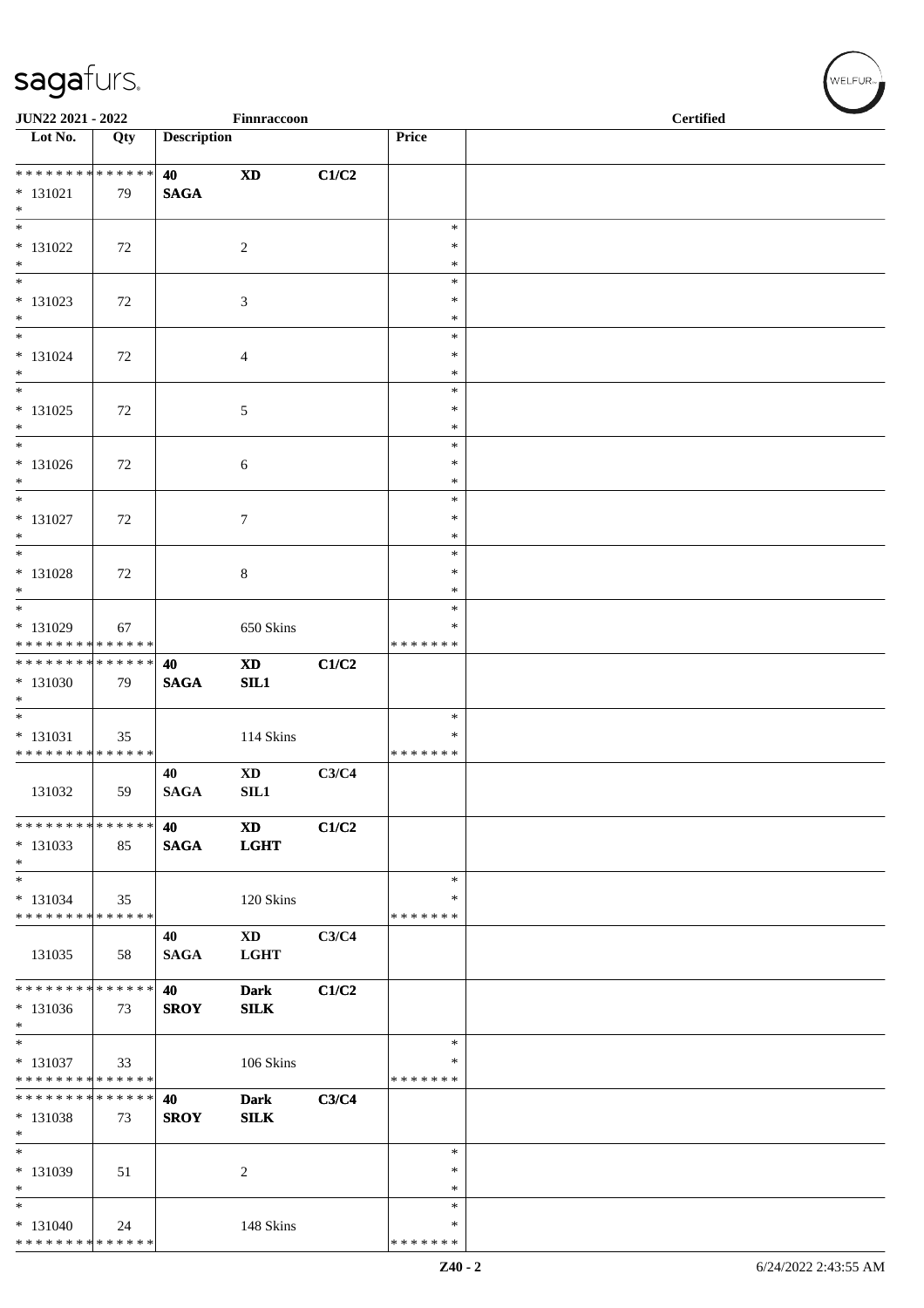| JUN22 2021 - 2022                                               |        |                    | Finnraccoon    |       |                                   | <b>Certified</b> |  |
|-----------------------------------------------------------------|--------|--------------------|----------------|-------|-----------------------------------|------------------|--|
| Lot No.                                                         | Qty    | <b>Description</b> |                |       | Price                             |                  |  |
| $* 131041$<br>$\ast$                                            | 73     | 40<br><b>SROY</b>  | <b>Dark</b>    | C1/C2 |                                   |                  |  |
| $\overline{\phantom{0}}$<br>$* 131042$<br>$\ast$                | 66     |                    | $\sqrt{2}$     |       | $\ast$<br>$\ast$<br>$\ast$        |                  |  |
| $\overline{\phantom{0}}$<br>$* 131043$<br>$*$                   | 66     |                    | $\sqrt{3}$     |       | $\ast$<br>$\ast$<br>$\ast$        |                  |  |
| $\overline{\ast}$<br>$* 131044$<br>* * * * * * * * * * * * * *  | 66     |                    | 271 Skins      |       | $\ast$<br>$\ast$<br>* * * * * * * |                  |  |
| ******** <mark>******</mark><br>$* 131045$<br>$*$               | 73     | 40<br><b>SROY</b>  | <b>Dark</b>    | C3/C4 |                                   |                  |  |
| $\overline{\phantom{0}}$<br>$* 131046$<br>$\ast$                | 66     |                    | $\overline{c}$ |       | $\ast$<br>$\ast$<br>$\ast$        |                  |  |
| $\overline{\ }$<br>$* 131047$<br>$*$                            | 66     |                    | $\mathfrak{Z}$ |       | $\ast$<br>$\ast$<br>$\ast$        |                  |  |
| $\overline{\phantom{0}}$<br>$* 131048$<br>$*$                   | 66     |                    | $\overline{4}$ |       | $\ast$<br>$\ast$<br>$\ast$        |                  |  |
| $*$<br>$* 131049$<br>$*$                                        | 66     |                    | $\sqrt{5}$     |       | $\ast$<br>$\ast$<br>$\ast$        |                  |  |
| $*$<br>$* 131050$<br>* * * * * * * * <mark>* * * * * * *</mark> | 41     |                    | 378 Skins      |       | $\ast$<br>$\ast$<br>* * * * * * * |                  |  |
| ******** <mark>******</mark><br>$* 131051$<br>$*$               | 79     | 40<br><b>SAGA</b>  | <b>Dark</b>    | C1/C2 |                                   |                  |  |
| $\overline{\ast}$<br>* 131052<br>$\ast$                         | 72     |                    | 2              |       | $\ast$<br>$\ast$<br>$\ast$        |                  |  |
| $\ast$<br>$* 131053$<br>$\ast$                                  | 72     |                    | $\sqrt{3}$     |       | $\ast$<br>$\ast$<br>$\ast$        |                  |  |
| $\overline{\ast}$<br>$* 131054$<br>$*$                          | 72     |                    | $\overline{4}$ |       | $\ast$<br>$\ast$<br>$\ast$        |                  |  |
| $*$<br>$* 131055$<br>$*$                                        | $72\,$ |                    | $\sqrt{5}$     |       | $\ast$<br>$\ast$<br>$\ast$        |                  |  |
| $\ast$<br>$* 131056$<br>$*$                                     | 72     |                    | $\sqrt{6}$     |       | $\ast$<br>$\ast$<br>$\ast$        |                  |  |
| $\overline{\phantom{0}}$<br>$* 131057$<br>$\ast$                | 72     |                    | $\tau$         |       | $\ast$<br>$\ast$<br>$\ast$        |                  |  |
| $*$<br>* 131058<br>* * * * * * * * * * * * * *                  | 72     |                    | 583 Skins      |       | $\ast$<br>$\ast$<br>* * * * * * * |                  |  |
| * * * * * * * * * * * * * * *<br>* 131059<br>$\ast$             | 72     | 40<br><b>SAGA</b>  | <b>Dark</b>    | C3/C4 |                                   |                  |  |
| $\overline{\phantom{0}}$<br>$* 131060$<br>$*$                   | 72     |                    | $\overline{c}$ |       | $\ast$<br>$\ast$<br>$\ast$        |                  |  |

 $(w$ ELFUR<sub>m</sub>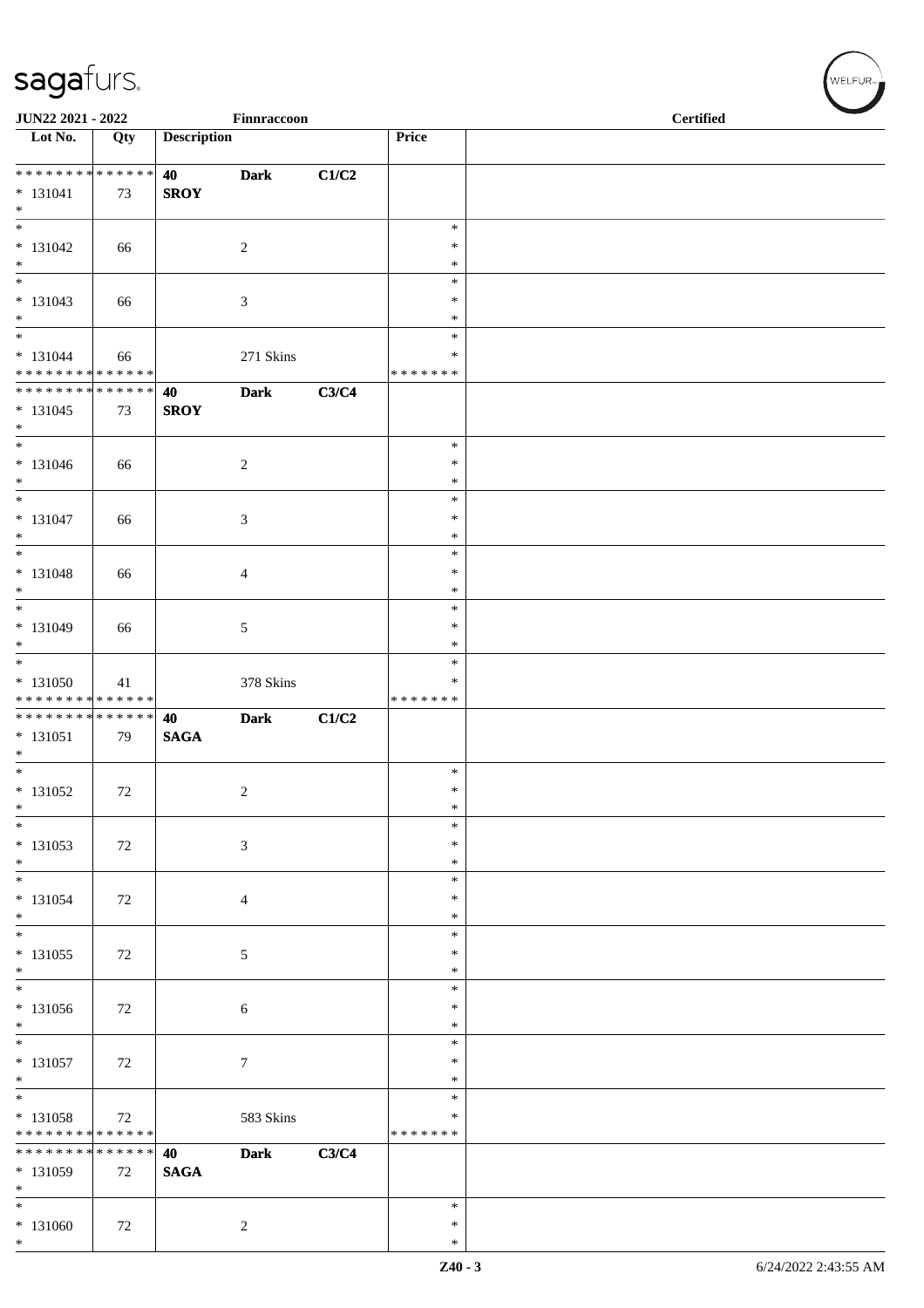| JUN22 2021 - 2022                         |     |                    | Finnraccoon                |       |                    | <b>Certified</b> |  |
|-------------------------------------------|-----|--------------------|----------------------------|-------|--------------------|------------------|--|
| Lot No.                                   | Qty | <b>Description</b> |                            |       | Price              |                  |  |
| $*$                                       |     | 40                 | <b>Dark</b>                | C3/C4 | $\ast$             |                  |  |
| $* 131061$                                | 72  | <b>SAGA</b>        |                            |       | $\ast$             |                  |  |
| $*$<br>$\ast$                             |     |                    |                            |       | $\ast$             |                  |  |
| $* 131062$                                | 72  |                    | 4                          |       | $\ast$<br>∗        |                  |  |
| $*$                                       |     |                    |                            |       | $\ast$             |                  |  |
| $*$                                       |     |                    |                            |       | $\ast$             |                  |  |
| $* 131063$<br>* * * * * * * * * * * * * * | 72  |                    | 360 Skins                  |       | *<br>* * * * * * * |                  |  |
|                                           |     | 40                 | <b>Dark</b>                | C1/C2 |                    |                  |  |
| 131064                                    | 79  | <b>SAGA</b>        | SIL1                       |       |                    |                  |  |
| * * * * * * * * * * * * * *               |     | 40                 | <b>Dark</b>                | C3/C4 |                    |                  |  |
| $* 131065$<br>$\ast$                      | 72  | <b>SAGA</b>        | SL1                        |       |                    |                  |  |
| $*$                                       |     |                    |                            |       | $\ast$             |                  |  |
| * 131066<br>$*$                           | 72  |                    | $\overline{c}$             |       | $\ast$<br>*        |                  |  |
| $*$                                       |     |                    |                            |       | $\ast$             |                  |  |
| $* 131067$                                | 72  |                    | 216 Skins                  |       | ∗                  |                  |  |
| * * * * * * * * * * * * * *               |     |                    |                            |       | * * * * * * *      |                  |  |
| * * * * * * * * * * * * * * *<br>* 131068 | 85  | 40<br><b>SAGA</b>  | <b>Dark</b><br><b>LGHT</b> | C1/C2 |                    |                  |  |
| $*$                                       |     |                    |                            |       |                    |                  |  |
| $\ast$                                    |     |                    |                            |       | $\ast$             |                  |  |
| $* 131069$<br>* * * * * * * * * * * * * * | 46  |                    | 131 Skins                  |       | ∗<br>* * * * * * * |                  |  |
| * * * * * * * * * * * * * *               |     | 40                 | <b>Dark</b>                | C3/C4 |                    |                  |  |
| * 131070                                  | 70  | <b>SAGA</b>        | <b>LGHT</b>                |       |                    |                  |  |
| $*$<br>$*$                                |     |                    |                            |       |                    |                  |  |
| * 131071                                  | 24  |                    | 94 Skins                   |       | $\ast$<br>∗        |                  |  |
| * * * * * * * * * * * * * *               |     |                    |                            |       | * * * * * * *      |                  |  |
|                                           |     | 40                 | <b>MED</b>                 | C1/C2 |                    |                  |  |
| 131072                                    | 39  | <b>SROY</b>        | ${\bf SILK}$               |       |                    |                  |  |
|                                           |     | 40                 | $\bf MED$                  | C3/C4 |                    |                  |  |
| 131073                                    | 72  | <b>SROY</b>        | SILK                       |       |                    |                  |  |
| * * * * * * * * * * * * * * *             |     | 40                 | <b>MED</b>                 | C3/C4 |                    |                  |  |
| $* 131074$                                | 73  | <b>SROY</b>        |                            |       |                    |                  |  |
| $*$                                       |     |                    |                            |       |                    |                  |  |
| $*$                                       |     |                    |                            |       | $\ast$<br>$\ast$   |                  |  |
| $* 131075$<br>* * * * * * * * * * * * * * | 47  |                    | 120 Skins                  |       | * * * * * * *      |                  |  |
|                                           |     | 40                 | <b>MED</b>                 | C2/C3 |                    |                  |  |
| 131076                                    | 58  | <b>SROY</b>        | SL1                        |       |                    |                  |  |
|                                           |     | 40                 | $\bf MED$                  | C2/C3 |                    |                  |  |
| 131077                                    | 59  | <b>SROY</b>        | <b>LGHT</b>                |       |                    |                  |  |
|                                           |     |                    |                            |       |                    |                  |  |
| * * * * * * * * * * * * * * *<br>* 131078 | 79  | 40<br><b>SAGA</b>  | <b>MED</b>                 | C1/C2 |                    |                  |  |
| $*$                                       |     |                    |                            |       |                    |                  |  |
| $\overline{\phantom{1}}$                  |     |                    |                            |       | $\ast$             |                  |  |
| * 131079<br>* * * * * * * * * * * * * *   | 64  |                    | 143 Skins                  |       | ∗<br>* * * * * * * |                  |  |
| * * * * * * * * * * * * * *               |     | 40                 | <b>MED</b>                 | C3/C4 |                    |                  |  |
| * 131080                                  | 79  | <b>SAGA</b>        |                            |       |                    |                  |  |
| $*$                                       |     |                    |                            |       |                    |                  |  |

WELFUR<sub>\*</sub>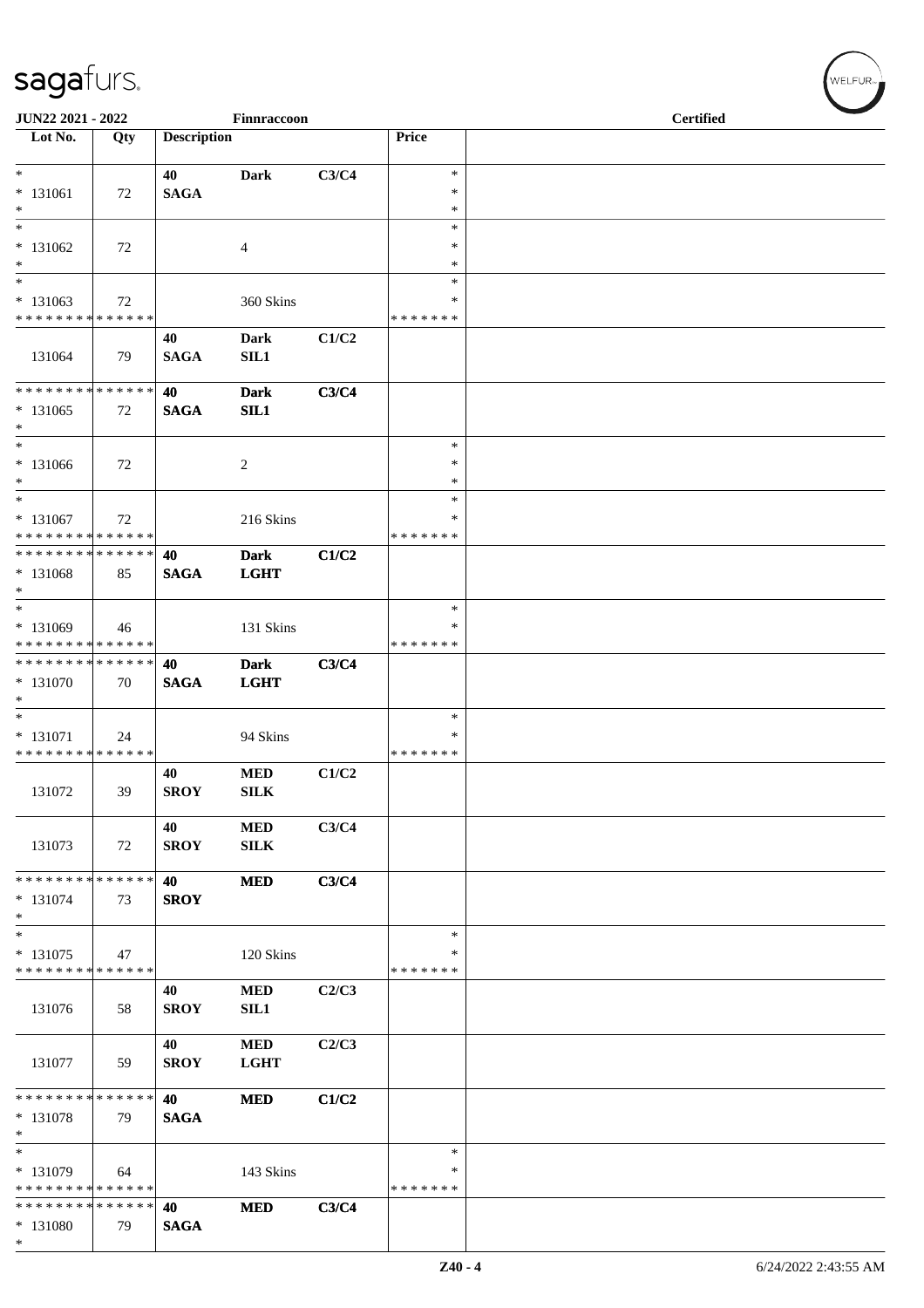| JUN22 2021 - 2022                                                     |     |                    | Finnraccoon               |       |                                   | <b>Certified</b> |  |
|-----------------------------------------------------------------------|-----|--------------------|---------------------------|-------|-----------------------------------|------------------|--|
| Lot No.                                                               | Qty | <b>Description</b> |                           |       | Price                             |                  |  |
| $\ast$<br>$* 131081$<br>* * * * * * * * * * * * * *                   | 66  | 40<br><b>SAGA</b>  | <b>MED</b>                | C3/C4 | $\ast$<br>$\ast$<br>* * * * * * * |                  |  |
| * * * * * * * * * * * * * *<br>* 131082<br>$\ast$                     | 79  | 40<br><b>SAGA</b>  | <b>MED</b><br>SIL1        | C1/C2 |                                   |                  |  |
| $\ast$<br>* 131083<br>* * * * * * * * * * * * * *                     | 47  |                    | 126 Skins                 |       | $\ast$<br>∗<br>* * * * * * *      |                  |  |
| 131084                                                                | 61  | 40<br><b>SAGA</b>  | <b>MED</b><br>SL1         | C3/C4 |                                   |                  |  |
| * * * * * * * * * * * * * *<br>$* 131085$<br>$\ast$                   | 85  | 40<br><b>SAGA</b>  | <b>MED</b><br><b>LGHT</b> | C1/C2 |                                   |                  |  |
| $\overline{\phantom{a}}$<br>* 131086<br>* * * * * * * * * * * * * *   | 74  |                    | 159 Skins                 |       | $\ast$<br>*<br>* * * * * * *      |                  |  |
| **************<br>* 131087<br>$\ast$                                  | 78  | 40<br><b>SAGA</b>  | <b>MED</b><br><b>LGHT</b> | C3/C4 |                                   |                  |  |
| $\ast$<br>* 131088<br>* * * * * * * * * * * * * *                     | 24  |                    | 102 Skins                 |       | $\ast$<br>∗<br>* * * * * * *      |                  |  |
| 131089                                                                | 47  | 40<br>IA           | $\bf MED$<br>RUM1         | C2/C3 |                                   |                  |  |
| **************<br>* 131090<br>$\ast$                                  | 85  | 40<br>SI           | <b>MED</b><br>SL1         | C1/C2 |                                   |                  |  |
| $\ast$<br>* 131091<br>* * * * * * * * * * * * * *                     | 63  |                    | 148 Skins                 |       | $\ast$<br>$\ast$<br>* * * * * * * |                  |  |
| 131092                                                                | 73  | 40<br>SI           | <b>MED</b><br>SIL1        | C3/C4 |                                   |                  |  |
| 131093                                                                | 66  | 40<br>SI           | $\bf MED$<br><b>LGHT</b>  | C2/C3 |                                   |                  |  |
| 131094                                                                | 71  | 40<br><b>SROY</b>  | <b>PALE</b>               | C1/C2 |                                   |                  |  |
| 131095                                                                | 60  | 40<br><b>SROY</b>  | <b>PALE</b>               | C3/C4 |                                   |                  |  |
| 131096                                                                | 59  | 40<br><b>SROY</b>  | <b>PALE</b><br>SIL1       | C2/C3 |                                   |                  |  |
| * * * * * * * * * * * * * *<br>$* 131097$<br>$\ast$                   | 79  | 40<br><b>SAGA</b>  | <b>PALE</b>               | C1/C2 |                                   |                  |  |
| $\overline{\phantom{a}^*}$<br>* 131098<br>* * * * * * * * * * * * * * | 24  |                    | 103 Skins                 |       | $\ast$<br>∗<br>* * * * * * *      |                  |  |
| * * * * * * * * * * * * * *<br>* 131099<br>$\ast$                     | 79  | 40<br><b>SAGA</b>  | <b>PALE</b>               | C3/C4 |                                   |                  |  |
| $\ast$<br>$* 131100$<br>******** <mark>******</mark>                  | 65  |                    | 144 Skins                 |       | $\ast$<br>∗<br>* * * * * * *      |                  |  |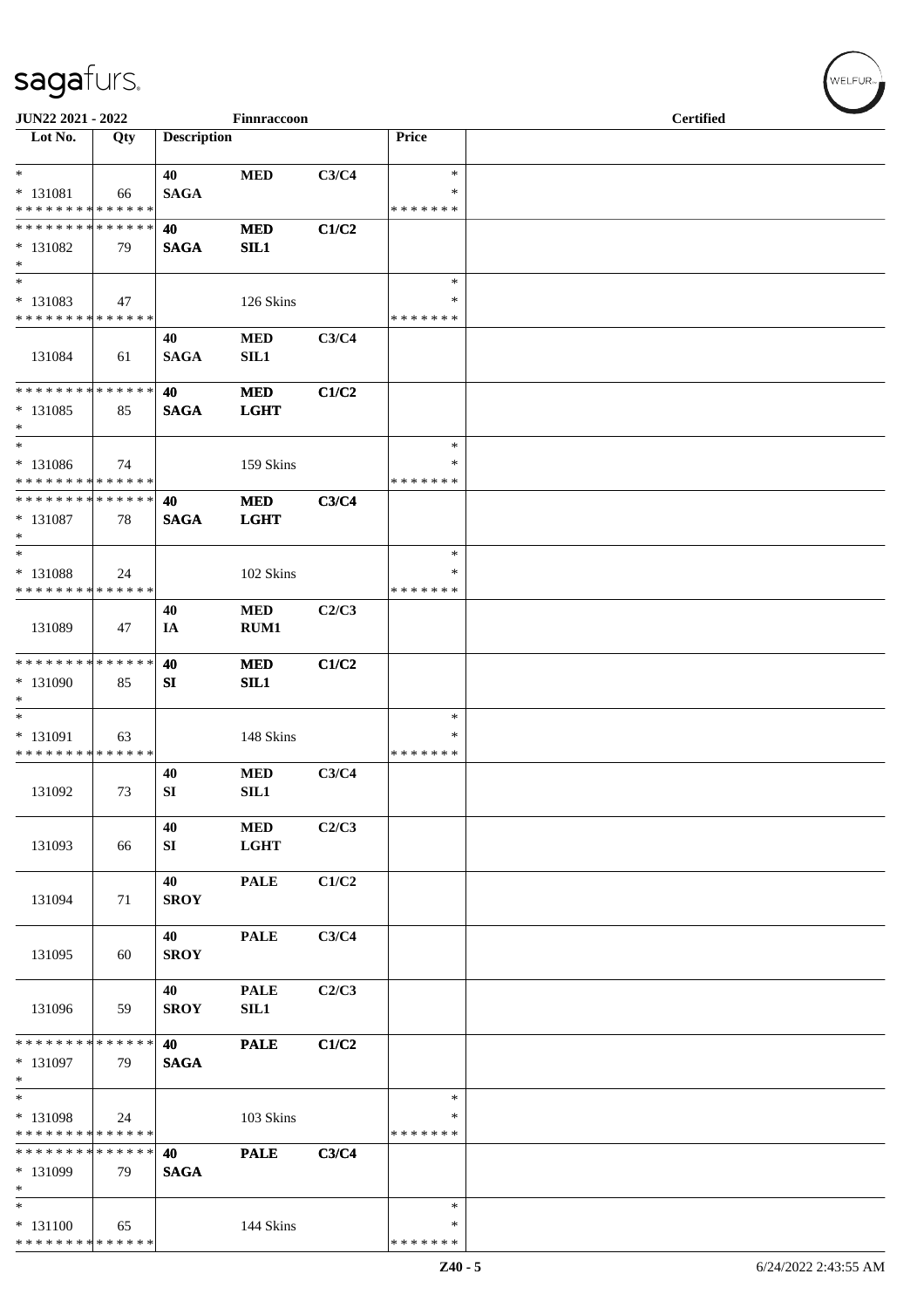| JUN22 2021 - 2022                                                     |     |                    | Finnraccoon                |       |                                   | <b>Certified</b> |  |
|-----------------------------------------------------------------------|-----|--------------------|----------------------------|-------|-----------------------------------|------------------|--|
| Lot No.                                                               | Qty | <b>Description</b> |                            |       | Price                             |                  |  |
| 131101                                                                | 56  | 40<br><b>SAGA</b>  | <b>PALE</b><br>SL1         | C1/C2 |                                   |                  |  |
| **************<br>$* 131102$                                          | 73  | 40<br><b>SAGA</b>  | <b>PALE</b><br>SL1         | C3/C4 |                                   |                  |  |
| $\ast$                                                                |     |                    |                            |       |                                   |                  |  |
| $\ast$<br>$* 131103$<br>* * * * * * * * * * * * * *                   | 25  |                    | 98 Skins                   |       | $\ast$<br>$\ast$<br>* * * * * * * |                  |  |
| 131104                                                                | 59  | 40<br><b>SAGA</b>  | <b>PALE</b><br><b>LGHT</b> | C1/C2 |                                   |                  |  |
| **************<br>$* 131105$<br>$\ast$                                | 79  | 40<br><b>SAGA</b>  | <b>PALE</b><br><b>LGHT</b> | C3/C4 |                                   |                  |  |
| $\ast$<br>$* 131106$<br>* * * * * * * * * * * * * *                   | 30  |                    | 109 Skins                  |       | $\ast$<br>∗<br>* * * * * * *      |                  |  |
| **************<br>$* 131107$<br>$\ast$<br>$\overline{\phantom{1}}$    | 85  | 40<br>SI           | <b>PALE</b>                | C1/C2 |                                   |                  |  |
| $* 131108$<br>$*$                                                     | 78  |                    | $\sqrt{2}$                 |       | $\ast$<br>$\ast$<br>$\ast$        |                  |  |
| $\ast$<br>$* 131109$<br>* * * * * * * * * * * * * *                   | 41  |                    | 204 Skins                  |       | $\ast$<br>$\ast$<br>* * * * * * * |                  |  |
| **************<br>$* 131110$<br>$\ast$                                | 85  | 40<br>SI           | <b>PALE</b>                | C3/C4 |                                   |                  |  |
| $\ast$<br>$* 131111$<br>$\ast$                                        | 78  |                    | $\overline{c}$             |       | $\ast$<br>$\ast$<br>$\ast$        |                  |  |
| $\ast$<br>$* 131112$<br>* * * * * * * * * * * * * *                   | 60  |                    | 223 Skins                  |       | $\ast$<br>$\ast$<br>* * * * * * * |                  |  |
| * * * * * * * * * * * * * *<br>$* 131113$<br>$\ast$                   | 85  | 40<br>SI           | <b>PALE</b><br>SL1         | C1/C2 |                                   |                  |  |
| $\overline{\phantom{0}}$<br>$* 131114$<br>* * * * * * * * * * * * * * | 50  |                    | 135 Skins                  |       | $\ast$<br>∗<br>* * * * * * *      |                  |  |
| 131115                                                                | 77  | 40<br>SI           | <b>PALE</b><br>SL1         | C3/C4 |                                   |                  |  |
| * * * * * * * * * * * * * *<br>$* 131116$<br>$\ast$                   | 91  | 40<br>SI           | <b>PALE</b><br><b>LGHT</b> | C2/C3 |                                   |                  |  |
| $\ast$<br>$* 131117$<br>* * * * * * * * * * * * * *                   | 28  |                    | 119 Skins                  |       | $\ast$<br>∗<br>* * * * * * *      |                  |  |
| 131118                                                                | 49  | 40<br><b>SAGA</b>  | <b>XP</b>                  | C1/C2 |                                   |                  |  |
| 131119                                                                | 64  | 40<br><b>SAGA</b>  | $\mathbf{X}\mathbf{P}$     | C3/C4 |                                   |                  |  |
| * * * * * * * * * * * * * *<br>$* 131120$<br>$*$                      | 85  | 40<br><b>SAGA</b>  | $\bold{XP}$<br><b>LGHT</b> | C2/C3 |                                   |                  |  |

WELFUR<sub>\*</sub>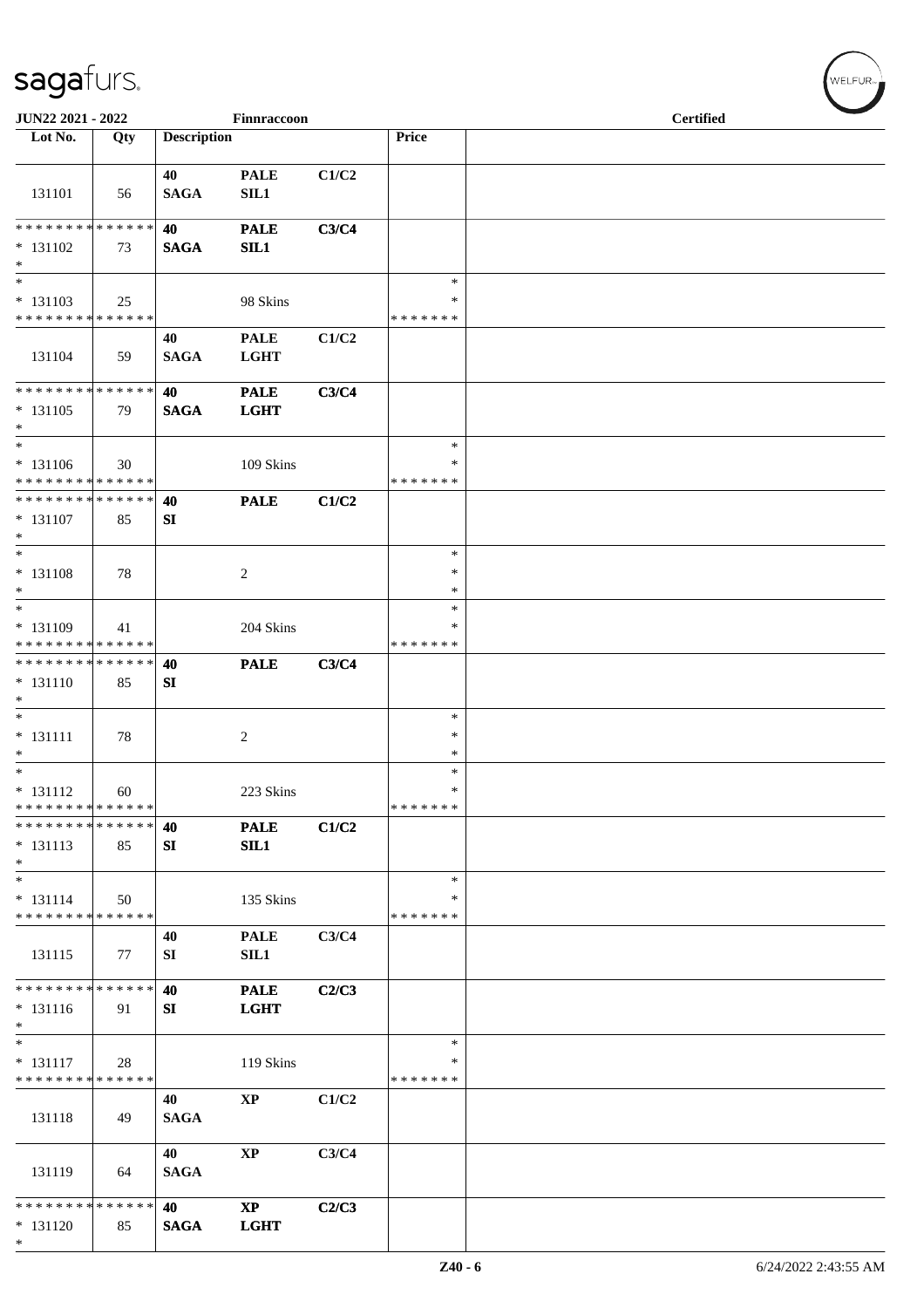| -                           |     |                    |                        |       |               |  |  |  |
|-----------------------------|-----|--------------------|------------------------|-------|---------------|--|--|--|
| JUN22 2021 - 2022           |     |                    | Finnraccoon            |       |               |  |  |  |
| Lot No.                     | Qty | <b>Description</b> |                        |       | Price         |  |  |  |
| $\ast$                      |     | 40                 | $\mathbf{X}\mathbf{P}$ | C2/C3 | $\ast$        |  |  |  |
| $* 131121$                  | 68  | <b>SAGA</b>        | <b>LGHT</b>            |       | *             |  |  |  |
| **************              |     |                    |                        |       | * * * * * * * |  |  |  |
| **************              |     | 40                 | $\bold{XP}$            | C1/C2 |               |  |  |  |
| $* 131122$                  | 85  | SI                 |                        |       |               |  |  |  |
| $*$                         |     |                    |                        |       |               |  |  |  |
| $\overline{\phantom{0}}$    |     |                    |                        |       | $\ast$        |  |  |  |
| $* 131123$                  | 42  |                    | 127 Skins              |       | $\ast$        |  |  |  |
| **************              |     |                    |                        |       | * * * * * * * |  |  |  |
| **************              |     | 40                 | $\bold{XP}$            | C3/C4 |               |  |  |  |
| $* 131124$                  | 85  | SI                 |                        |       |               |  |  |  |
| $\ast$                      |     |                    |                        |       |               |  |  |  |
| $\ast$                      |     |                    |                        |       | $\ast$        |  |  |  |
| $* 131125$                  | 78  |                    | 2                      |       | $\ast$        |  |  |  |
| $\ast$                      |     |                    |                        |       | $\ast$        |  |  |  |
| $*$                         |     |                    |                        |       | *             |  |  |  |
| $* 131126$                  | 36  |                    | 199 Skins              |       | $\ast$        |  |  |  |
| * * * * * * * * * * * * * * |     |                    |                        |       | *******       |  |  |  |
|                             |     | 40                 | $\mathbf{X}\mathbf{P}$ | C2/C3 |               |  |  |  |
| 131127                      | 63  | SI                 | SL1                    |       |               |  |  |  |
|                             |     |                    |                        |       |               |  |  |  |
|                             |     | 40                 | 2XP                    | C1/C2 |               |  |  |  |
| 131128                      | 57  | SI                 |                        |       |               |  |  |  |
|                             |     |                    |                        |       |               |  |  |  |
|                             |     | 40                 | 2XP                    | C3/C4 |               |  |  |  |
| 131129                      | 80  | SI                 |                        |       |               |  |  |  |
|                             |     |                    |                        |       |               |  |  |  |

 $(\forall ELFUR_{\approx})$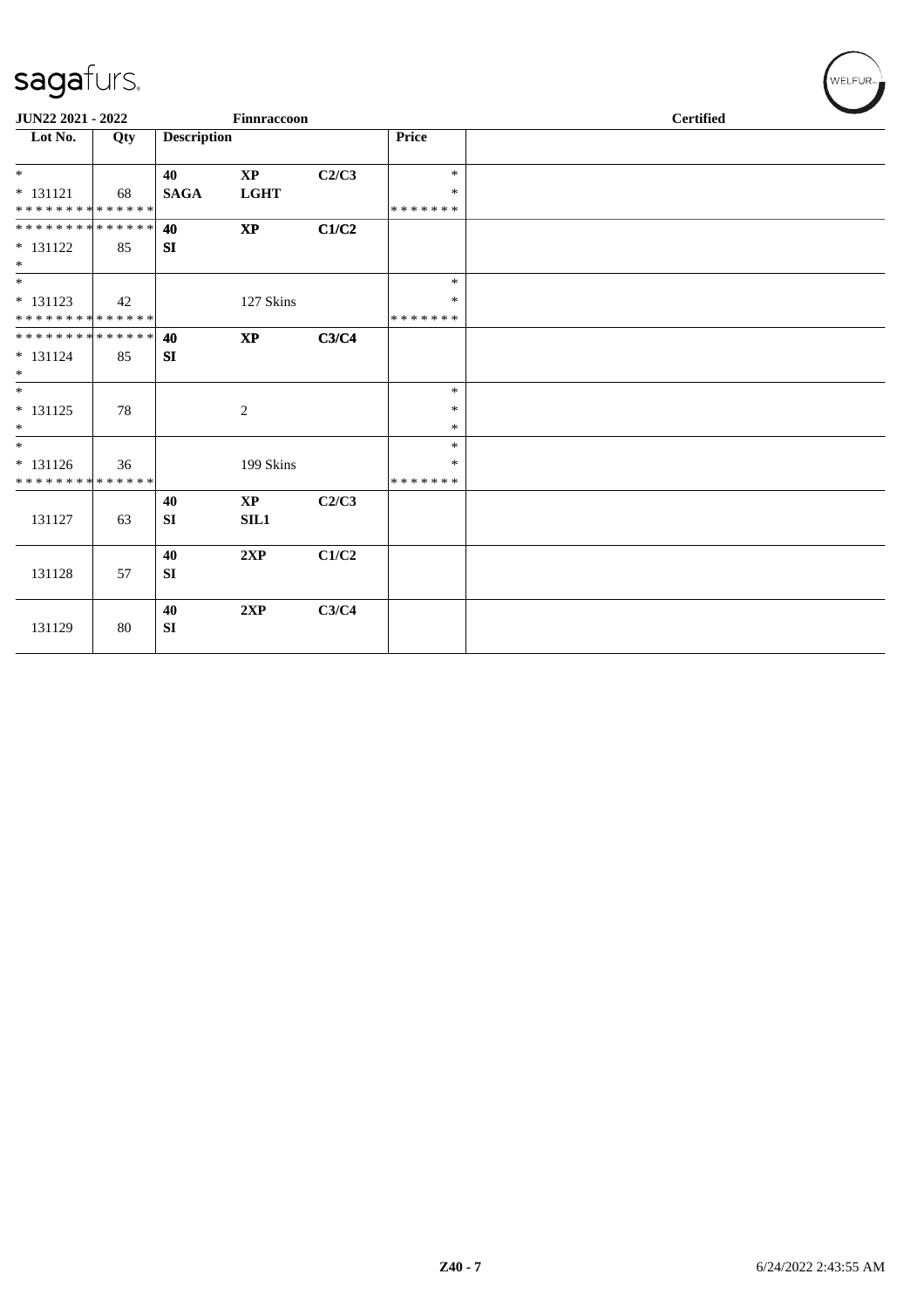| JUN22 2021 - 2022                                    |     |                                | Finnraccoon                               |       |                                   | <b>Certified</b> |
|------------------------------------------------------|-----|--------------------------------|-------------------------------------------|-------|-----------------------------------|------------------|
| $\overline{\phantom{1}}$ Lot No.                     | Qty | <b>Description</b>             |                                           |       | Price                             |                  |
| **************<br>$* 131201$                         | 79  | 30<br><b>SROY</b>              | 2XD                                       | C2/C3 |                                   |                  |
| $\ast$<br>$\ast$<br>$* 131202$                       | 41  |                                | 120 Skins                                 |       | $\ast$<br>$\ast$                  |                  |
| * * * * * * * * <mark>* * * * * * *</mark>           |     |                                |                                           |       | * * * * * * *                     |                  |
| ******** <mark>******</mark><br>$* 131203$<br>$\ast$ | 85  | 30<br><b>SAGA</b>              | 2XD                                       | C2/C3 |                                   |                  |
| $\ast$<br>$* 131204$<br>$\ast$                       | 78  |                                | $\overline{2}$                            |       | $\ast$<br>$\ast$<br>$\ast$        |                  |
| $\ast$<br>$* 131205$<br>* * * * * * * * * * * * * *  | 59  |                                | 222 Skins                                 |       | $\ast$<br>∗<br>* * * * * * *      |                  |
| 131206                                               | 101 | 30<br>SI                       | 2XD                                       | C2/C3 |                                   |                  |
| **************<br>$* 131207$<br>$\ast$               | 79  | 30<br><b>SROY</b>              | $\boldsymbol{\mathrm{XD}}$<br><b>SILK</b> | C1/C2 |                                   |                  |
| $\ast$<br>* 131208<br>* * * * * * * * * * * * * *    | 76  |                                | 155 Skins                                 |       | $\ast$<br>∗<br>* * * * * * *      |                  |
| **************<br>* 131209<br>$\ast$                 | 79  | 30<br><b>SROY</b>              | $\mathbf{X}\mathbf{D}$<br><b>SILK</b>     | C1/C2 |                                   |                  |
| $*$<br>$* 131210$<br>* * * * * * * * * * * * * *     | 52  |                                | 131 Skins                                 |       | $\ast$<br>$\ast$<br>* * * * * * * |                  |
| **************<br>$* 131211$<br>$\ast$               | 79  | 30<br><b>SROY</b>              | <b>XD</b><br>SLK                          | C3/C4 |                                   |                  |
| $\overline{\phantom{0}}$<br>$* 131212$<br>$\ast$     | 53  |                                | $\overline{c}$                            |       | $\ast$<br>$\ast$<br>$\ast$        |                  |
| $\ast$<br>$* 131213$<br>* * * * * * * * * * * * * *  | 24  |                                | 156 Skins                                 |       | $\ast$<br>∗<br>* * * * * * *      |                  |
| * * * * * * * * * * * * * *<br>$* 131214$<br>$*$     | 79  | 30<br><b>SROY</b>              | <b>XD</b>                                 | C1/C2 |                                   |                  |
| $\ast$<br>$* 131215$<br>* * * * * * * * * * * * * *  | 50  |                                | 129 Skins                                 |       | $\ast$<br>*<br>* * * * * * *      |                  |
| * * * * * * * * * * * * * *<br>$* 131216$<br>$\ast$  | 72  | 30 <sup>°</sup><br><b>SROY</b> | <b>XD</b>                                 | C3/C4 |                                   |                  |
| $\ast$<br>$* 131217$<br>$\ast$                       | 72  |                                | $\overline{c}$                            |       | $\ast$<br>∗<br>$\ast$             |                  |
| $\ast$<br>$* 131218$<br>$\ast$                       | 72  |                                | 3                                         |       | $\ast$<br>$\ast$<br>∗             |                  |
| $_{*}^{-}$<br>* 131219<br>$\ast$                     | 72  |                                | $\overline{4}$                            |       | $\ast$<br>$\ast$<br>$\ast$        |                  |
| $\ast$<br>$* 131220$<br>$\ast$                       | 72  |                                | 5                                         |       | $\ast$<br>∗<br>$\ast$             |                  |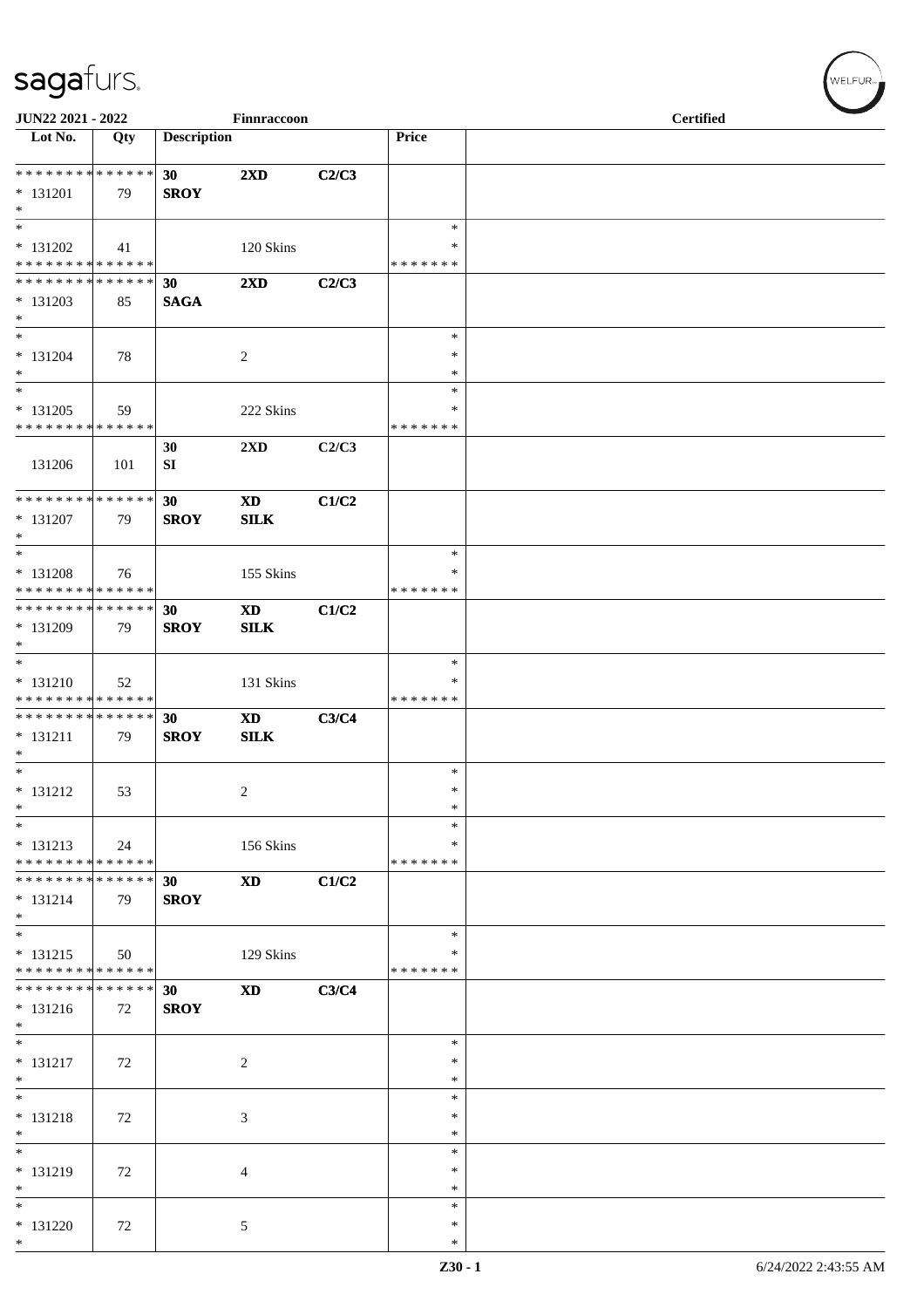| JUN22 2021 - 2022                                            |     |                    | Finnraccoon            |       |                         | <b>Certified</b> |
|--------------------------------------------------------------|-----|--------------------|------------------------|-------|-------------------------|------------------|
| $\overline{\phantom{1}}$ Lot No.                             | Qty | <b>Description</b> |                        |       | Price                   |                  |
| $*$                                                          |     | 30                 | $\mathbf{X}\mathbf{D}$ | C3/C4 | $\ast$                  |                  |
| $* 131221$<br>******** <mark>******</mark>                   | 48  | <b>SROY</b>        |                        |       | $\ast$<br>* * * * * * * |                  |
| ******** <mark>******</mark>                                 |     | 30                 | $\mathbf{X}\mathbf{D}$ | C1/C2 |                         |                  |
| $* 131222$                                                   | 85  | <b>SAGA</b>        |                        |       |                         |                  |
| $*$<br>$*$                                                   |     |                    |                        |       | $\ast$                  |                  |
| $* 131223$                                                   | 78  |                    | $\overline{c}$         |       | $\ast$                  |                  |
| $*$<br>$\overline{\phantom{0}}$                              |     |                    |                        |       | $\ast$                  |                  |
| $* 131224$                                                   | 78  |                    | $\mathfrak{Z}$         |       | $\ast$<br>$\ast$        |                  |
| $*$                                                          |     |                    |                        |       | $\ast$                  |                  |
| $\overline{\phantom{0}}$                                     |     |                    |                        |       | $\ast$<br>$\ast$        |                  |
| $* 131225$<br>$*$                                            | 78  |                    | $\overline{4}$         |       | $\ast$                  |                  |
| $\overline{\phantom{0}}$                                     |     |                    |                        |       | $\ast$                  |                  |
| $* 131226$<br>$*$                                            | 78  |                    | 5                      |       | $\ast$<br>$\ast$        |                  |
| $\overline{\ast}$                                            |     |                    |                        |       | $\ast$                  |                  |
| $* 131227$<br>$*$                                            | 78  |                    | 6                      |       | $\ast$<br>$\ast$        |                  |
|                                                              |     |                    |                        |       | $\ast$                  |                  |
| $* 131228$                                                   | 78  |                    | $\tau$                 |       | $\ast$                  |                  |
| $\ast$                                                       |     |                    |                        |       | $\ast$<br>$\ast$        |                  |
| $* 131229$                                                   | 78  |                    | $\,8\,$                |       | $\ast$                  |                  |
| $\ast$<br>$\overline{\phantom{0}}$                           |     |                    |                        |       | $\ast$<br>$\ast$        |                  |
| $* 131230$                                                   | 78  |                    | $\overline{9}$         |       | $\ast$                  |                  |
| $*$<br>$\overline{\phantom{0}}$                              |     |                    |                        |       | $\ast$                  |                  |
| $* 131231$                                                   | 78  |                    | $10\,$                 |       | $\ast$<br>$\ast$        |                  |
| $*$                                                          |     |                    |                        |       | $\ast$                  |                  |
| $* 131232$                                                   | 78  |                    | $11\,$                 |       | $\ast$<br>$\ast$        |                  |
| $\ast$                                                       |     |                    |                        |       | $\ast$                  |                  |
| $\ast$                                                       |     |                    |                        |       | $\ast$                  |                  |
| * 131233<br>$*$                                              | 78  |                    | 12                     |       | $\ast$<br>$\ast$        |                  |
| $\overline{\phantom{0}}$                                     |     |                    |                        |       | $\ast$                  |                  |
| * 131234<br>$*$                                              | 78  |                    | 13                     |       | $\ast$<br>$\ast$        |                  |
| $\overline{\phantom{0}}$                                     |     |                    |                        |       | $\ast$                  |                  |
| $* 131235$<br>$*$                                            | 78  |                    | 14                     |       | $\ast$<br>$\ast$        |                  |
| $\overline{\phantom{0}}$                                     |     |                    |                        |       | $\ast$                  |                  |
| $* 131236$                                                   | 62  |                    | 1161 Skins             |       | $\ast$                  |                  |
| ******** <mark>******</mark><br>******** <mark>******</mark> |     | 30                 | $\mathbf{X}\mathbf{D}$ | C3/C4 | * * * * * * *           |                  |
| $* 131237$                                                   | 85  | <b>SAGA</b>        |                        |       |                         |                  |
| $*$<br>$\overline{\phantom{0}}$                              |     |                    |                        |       | $\ast$                  |                  |
| $* 131238$                                                   | 78  |                    | $\sqrt{2}$             |       | $\ast$                  |                  |
| $*$<br>$\overline{\phantom{0}}$                              |     |                    |                        |       | $\ast$                  |                  |
| * 131239                                                     | 78  |                    | 3                      |       | $\ast$<br>$\ast$        |                  |
| $*$                                                          |     |                    |                        |       | $\ast$                  |                  |
| $*$                                                          |     |                    |                        |       | $\ast$<br>$\ast$        |                  |
| $* 131240$<br>$*$                                            | 78  |                    | 4                      |       | $\ast$                  |                  |

WELFUR<sub>"</sub>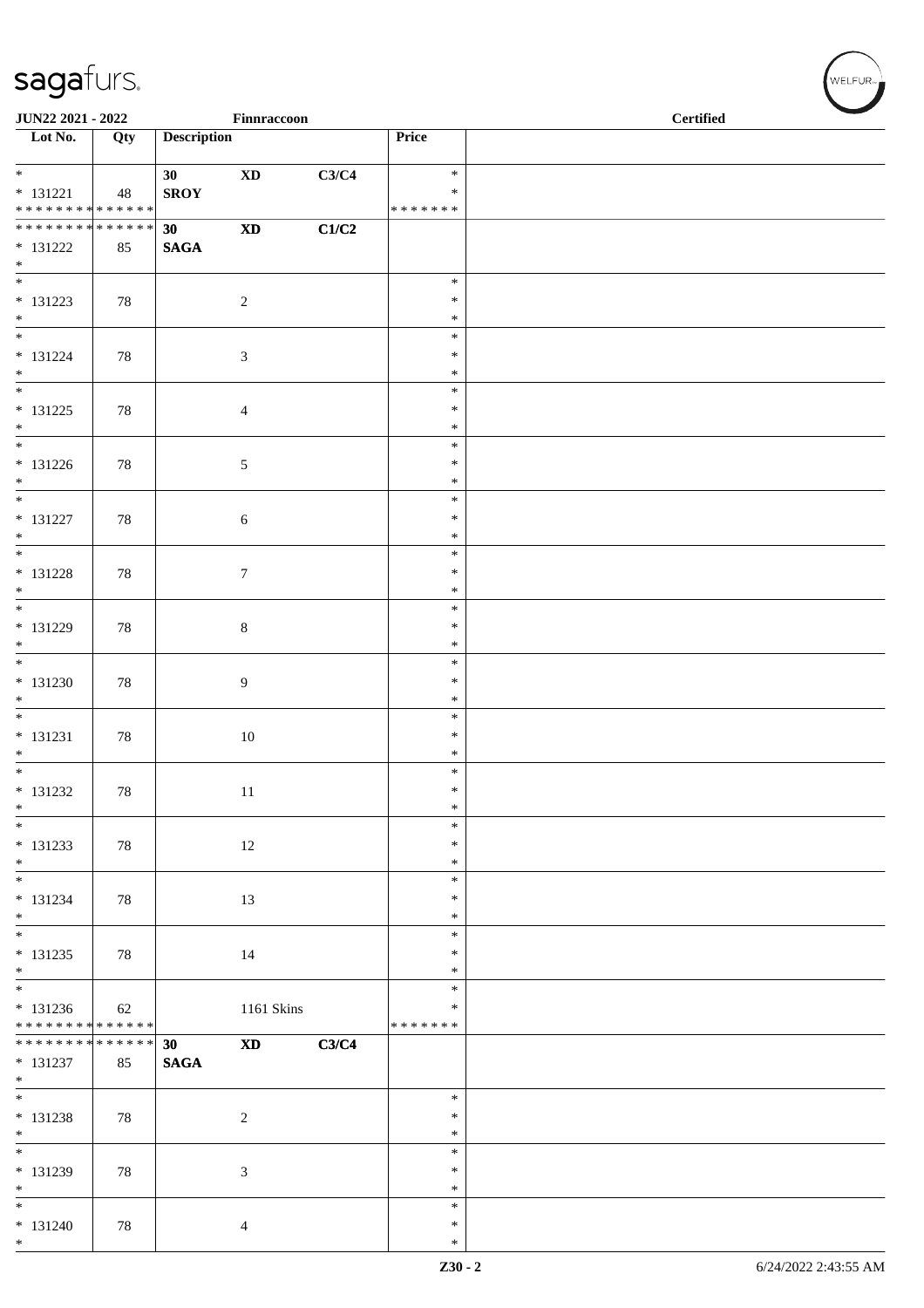| JUN22 2021 - 2022                                                     |     |                              | Finnraccoon                           |                      |                                   | <b>Certified</b> |  |
|-----------------------------------------------------------------------|-----|------------------------------|---------------------------------------|----------------------|-----------------------------------|------------------|--|
| $\overline{\text{Lot No.}}$                                           | Qty | <b>Description</b>           |                                       |                      | Price                             |                  |  |
| $\ast$<br>$* 131241$                                                  | 78  | 30<br><b>SAGA</b>            | $\mathbf{X}\mathbf{D}$                | C3/C4                | $\ast$<br>$\ast$                  |                  |  |
| $\ast$<br>$\overline{\ast}$                                           |     |                              |                                       |                      | $\ast$<br>$\ast$                  |                  |  |
| $* 131242$<br>* * * * * * * * * * * * * *                             | 31  |                              | 428 Skins                             |                      | $\ast$<br>* * * * * * *           |                  |  |
| **************<br>$* 131243$<br>$\ast$                                | 85  | 30<br><b>SAGA</b>            | <b>XD</b><br>SL1                      | C1/C2                |                                   |                  |  |
| $\overline{\phantom{a}^*}$                                            |     |                              |                                       |                      | $\ast$                            |                  |  |
| $* 131244$<br>$\ast$<br>$\overline{\phantom{a}^*}$                    | 78  |                              | $\overline{2}$                        |                      | ∗<br>$\ast$                       |                  |  |
| $* 131245$<br>* * * * * * * * * * * * * *                             | 66  |                              | 229 Skins                             |                      | $\ast$<br>∗<br>* * * * * * *      |                  |  |
| **************<br>$* 131246$<br>$*$                                   | 85  | 30<br><b>SAGA</b>            | <b>XD</b><br>SL1                      | C3/C4                |                                   |                  |  |
| $\ast$<br>$* 131247$<br>* * * * * * * * * * * * * *                   | 82  |                              | 167 Skins                             |                      | $\ast$<br>∗<br>* * * * * * *      |                  |  |
| ******** <mark>******</mark><br>$* 131248$<br>$*$                     | 91  | 30<br><b>SAGA</b>            | $\mathbf{X}\mathbf{D}$<br><b>LGHT</b> | C1/C2                |                                   |                  |  |
| $\ast$<br>* 131249<br>$\ast$                                          | 84  |                              | 2                                     |                      | $\ast$<br>$\ast$<br>$\ast$        |                  |  |
| $\ast$<br>* 131250<br>$\ast$                                          | 84  |                              | 3                                     |                      | $\ast$<br>∗<br>$\ast$             |                  |  |
| $\overline{\phantom{0}}$<br>$* 131251$<br>* * * * * * * * * * * * * * | 83  |                              | 342 Skins                             |                      | $\ast$<br>$\ast$<br>* * * * * * * |                  |  |
| **************<br>* 131252<br>$\ast$                                  | 91  | 30<br>SI                     | <b>XD</b>                             | C1/C2                |                                   |                  |  |
| $\ast$<br>$* 131253$<br>$\ast$                                        | 84  |                              | $\sqrt{2}$                            |                      | $\ast$<br>∗<br>$\ast$             |                  |  |
| $\ast$<br>$* 131254$<br>* * * * * * * * * * * * * *                   | 87  |                              | 262 Skins                             |                      | $\ast$<br>$\ast$<br>* * * * * * * |                  |  |
| 131255                                                                | 82  | 30<br>SI                     | XD<br><b>LGHT</b>                     | C3/C4                |                                   |                  |  |
| 131256                                                                | 80  | 30<br>$\mathbf{I}\mathbf{B}$ | <b>XD</b><br>RUM <sub>2</sub>         | C1/C2                |                                   |                  |  |
| * * * * * * * * * * * * * *<br>$* 131257$<br>$\ast$                   | 73  | 30<br><b>SROY</b>            | XD/DK<br><b>SILK</b>                  | C1/C2<br><b>HEAV</b> |                                   |                  |  |
| $\ast$<br>$* 131258$<br>* * * * * * * * * * * * * *                   | 50  |                              | 123 Skins                             |                      | $\ast$<br>∗<br>* * * * * * *      |                  |  |
| * * * * * * * * * * * * * *<br>* 131259<br>$\ast$                     | 55  | 30<br><b>SROY</b>            | XD/DK<br><b>SILK</b>                  | C3/C4<br><b>HEAV</b> |                                   |                  |  |
| $\ast$<br>$* 131260$<br>**************                                | 24  |                              | 79 Skins                              |                      | $\ast$<br>∗<br>* * * * * * *      |                  |  |

WELFUR-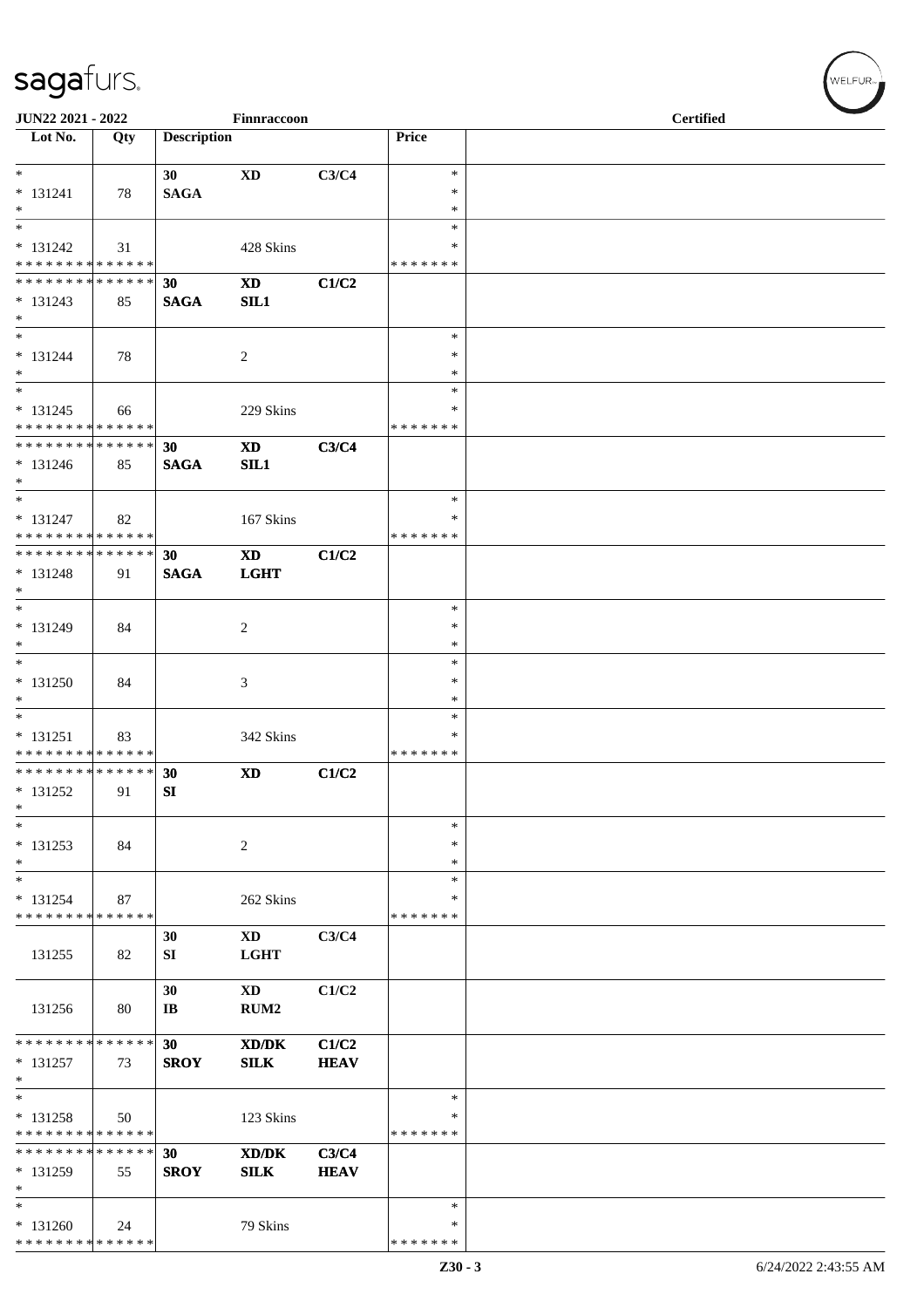| JUN22 2021 - 2022                                    |     |                    | Finnraccoon                |       |                                   | <b>Certified</b> |
|------------------------------------------------------|-----|--------------------|----------------------------|-------|-----------------------------------|------------------|
| Lot No.                                              | Qty | <b>Description</b> |                            |       | Price                             |                  |
| ******** <mark>******</mark><br>$* 131261$<br>$\ast$ | 79  | 30<br><b>SROY</b>  | <b>Dark</b><br><b>SILK</b> | C1/C2 |                                   |                  |
| $\ast$<br>$* 131262$<br>$\ast$                       | 72  |                    | $\overline{2}$             |       | $\ast$<br>$\ast$<br>$\ast$        |                  |
| $\ast$<br>$* 131263$<br>* * * * * * * * * * * * * *  | 38  |                    | 189 Skins                  |       | $\ast$<br>∗<br>* * * * * * *      |                  |
| * * * * * * * * * * * * * *<br>$* 131264$<br>$*$     | 79  | 30<br><b>SROY</b>  | <b>Dark</b><br><b>SILK</b> | C1/C2 |                                   |                  |
| $\ast$<br>$* 131265$<br>* * * * * * * * * * * * * *  | 55  |                    | 134 Skins                  |       | $\ast$<br>∗<br>* * * * * * *      |                  |
| * * * * * * * * * * * * * *<br>* 131266<br>$\ast$    | 79  | 30<br><b>SROY</b>  | <b>Dark</b><br><b>SILK</b> | C3/C4 |                                   |                  |
| $\ast$<br>$* 131267$<br>* * * * * * * * * * * * * *  | 50  |                    | 129 Skins                  |       | $\ast$<br>∗<br>* * * * * * *      |                  |
| * * * * * * * * * * * * * * *<br>$* 131268$<br>$*$   | 79  | 30<br><b>SROY</b>  | <b>Dark</b><br>SLK         | C3/C4 |                                   |                  |
| $\ast$<br>$* 131269$<br>* * * * * * * * * * * * * *  | 67  |                    | 146 Skins                  |       | $\ast$<br>∗<br>* * * * * * *      |                  |
| * * * * * * * * * * * * * *<br>* 131270<br>$*$       | 79  | 30<br><b>SROY</b>  | <b>Dark</b>                | C1/C2 |                                   |                  |
| $\ast$<br>$* 131271$<br>$\ast$                       | 72  |                    | $\overline{c}$             |       | $\ast$<br>$\ast$<br>$\ast$        |                  |
| $\overline{\ast}$<br>* 131272<br>$\ast$              | 72  |                    | 3                          |       | $\ast$<br>$\ast$<br>$\ast$        |                  |
| $\ast$<br>* 131273<br>* * * * * * * * * * * * * *    | 73  |                    | 296 Skins                  |       | $\ast$<br>∗<br>* * * * * * *      |                  |
| * * * * * * * * * * * * * *<br>$* 131274$<br>$*$     | 72  | 30<br><b>SROY</b>  | <b>Dark</b>                | C3/C4 |                                   |                  |
| $\ast$<br>$* 131275$<br>$*$                          | 72  |                    | $\sqrt{2}$                 |       | $\ast$<br>∗<br>$\ast$             |                  |
| $\ast$<br>* 131276<br>* * * * * * * * * * * * * *    | 72  |                    | 216 Skins                  |       | $\ast$<br>$\ast$<br>* * * * * * * |                  |
| 131277                                               | 71  | 30<br><b>SROY</b>  | <b>Dark</b><br>SL1         | C1/C2 |                                   |                  |
| 131278                                               | 61  | 30<br><b>SROY</b>  | <b>Dark</b><br><b>SIL1</b> | C3/C4 |                                   |                  |
| 131279                                               | 56  | 30<br><b>SROY</b>  | XD/DK<br><b>LGHT</b>       | C1/C2 |                                   |                  |
| * * * * * * * * * * * * * *<br>* 131280<br>$*$       | 85  | 30<br><b>SAGA</b>  | <b>Dark</b>                | C1/C2 |                                   |                  |

WELFUR<sub>\*</sub>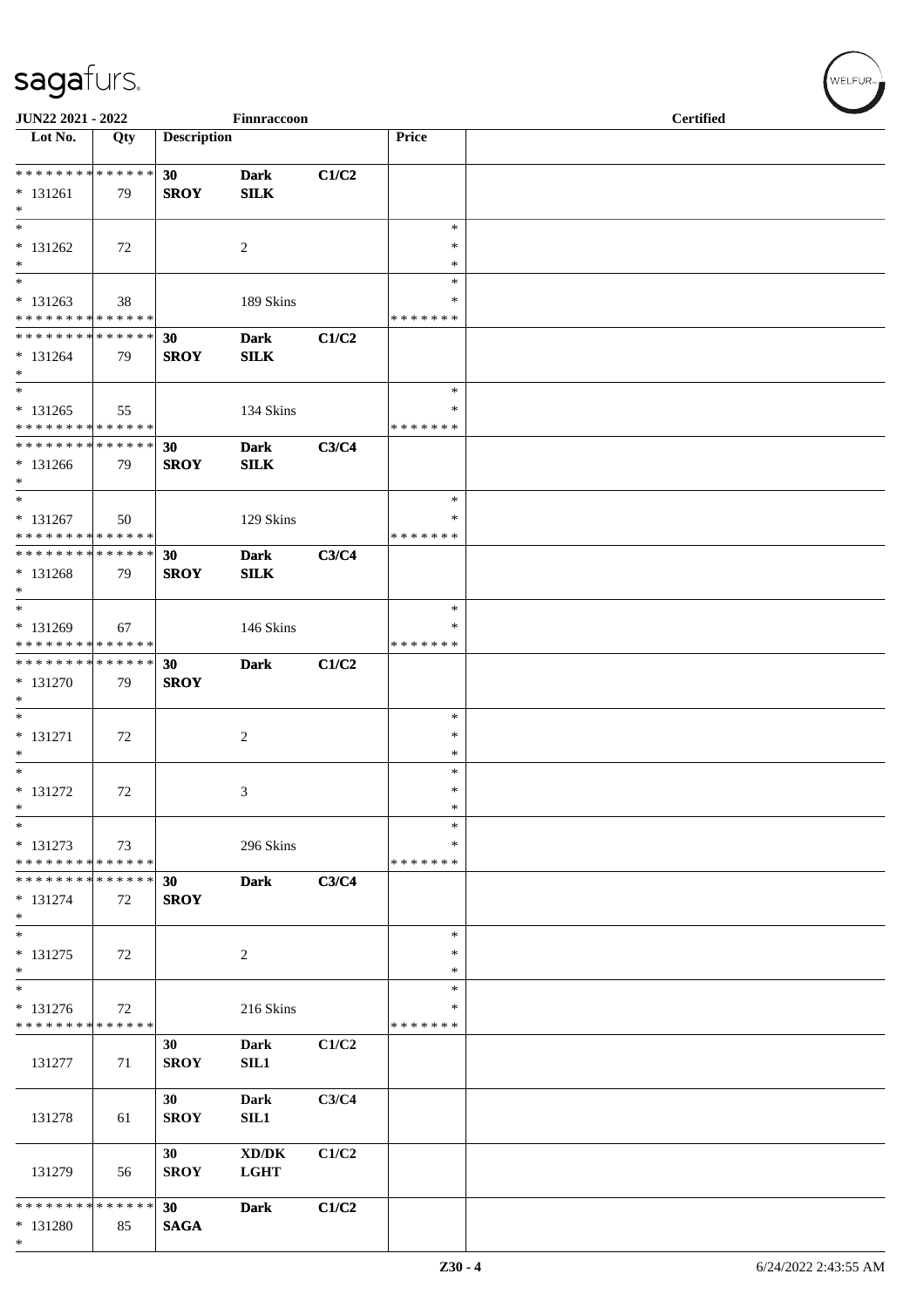|                                                              | JUN22 2021 - 2022<br>Finnraccoon |                    |                            |       |                    | <b>Certified</b> |
|--------------------------------------------------------------|----------------------------------|--------------------|----------------------------|-------|--------------------|------------------|
| $\overline{\phantom{1}}$ Lot No.                             | Qty                              | <b>Description</b> |                            |       | Price              |                  |
| $\overline{\phantom{0}}$                                     |                                  | 30                 | Dark                       | C1/C2 | $\ast$             |                  |
| $* 131281$                                                   | 78                               | <b>SAGA</b>        |                            |       | $\ast$             |                  |
| $*$<br>$\overline{\phantom{0}}$                              |                                  |                    |                            |       | $\ast$<br>$\ast$   |                  |
| $* 131282$                                                   | 60                               |                    | 3                          |       | $\ast$             |                  |
| $*$<br>$\overline{\phantom{0}}$                              |                                  |                    |                            |       | $\ast$<br>$\ast$   |                  |
| * 131283                                                     | 25                               |                    | 248 Skins                  |       | $\ast$             |                  |
| ******** <mark>******</mark><br>******** <mark>******</mark> |                                  | 30                 | <b>Dark</b>                | C3/C4 | * * * * * * *      |                  |
| * 131284<br>$*$                                              | 85                               | <b>SAGA</b>        | SL1                        |       |                    |                  |
| $\overline{\phantom{0}}$<br>$* 131285$                       | 78                               |                    | $\overline{c}$             |       | $\ast$<br>$\ast$   |                  |
| $*$                                                          |                                  |                    |                            |       | $\ast$             |                  |
| $\overline{\ast}$                                            |                                  |                    |                            |       | $\ast$<br>$\ast$   |                  |
| $* 131286$<br>$*$                                            | 78                               |                    | 3                          |       | $\ast$             |                  |
| $*$                                                          |                                  |                    |                            |       | $\ast$             |                  |
| $* 131287$<br>* * * * * * * * * * * * * *                    | 80                               |                    | 321 Skins                  |       | ∗<br>* * * * * * * |                  |
| ******** <mark>******</mark>                                 |                                  | 30                 | <b>Dark</b>                | C1/C2 |                    |                  |
| $* 131288$<br>$*$                                            | 91                               | <b>SAGA</b>        | <b>LGHT</b>                |       |                    |                  |
| $*$                                                          |                                  |                    |                            |       | $\ast$             |                  |
| $* 131289$                                                   | 84                               |                    | $\overline{c}$             |       | $\ast$             |                  |
| $*$<br>$\overline{\phantom{0}}$                              |                                  |                    |                            |       | $\ast$<br>$\ast$   |                  |
| * 131290                                                     | 84                               |                    | 3                          |       | $\ast$             |                  |
| $*$                                                          |                                  |                    |                            |       | $\ast$<br>$\ast$   |                  |
| * 131291                                                     | 84                               |                    | 4                          |       | $\ast$             |                  |
| $*$<br>$\overline{\ast}$                                     |                                  |                    |                            |       | $\ast$<br>$\ast$   |                  |
| $* 131292$                                                   | 84                               |                    | 5                          |       | $\ast$             |                  |
| $\ast$<br>$\ast$                                             |                                  |                    |                            |       | $\ast$<br>$\ast$   |                  |
| $* 131293$                                                   | 82                               |                    | 509 Skins                  |       | ∗                  |                  |
| * * * * * * * * * * * * * *                                  |                                  |                    |                            |       | *******            |                  |
| * * * * * * * * * * * * * * *<br>* 131294<br>$*$             | 91                               | 30<br><b>SAGA</b>  | <b>Dark</b><br><b>LGHT</b> | C3/C4 |                    |                  |
| $*$<br>$* 131295$                                            |                                  |                    |                            |       | $\ast$<br>$\ast$   |                  |
| $*$                                                          | 84                               |                    | 2                          |       | ∗                  |                  |
| $*$                                                          |                                  |                    |                            |       | $\ast$             |                  |
| * 131296<br>$\ast$                                           | 84                               |                    | 3                          |       | $\ast$<br>$\ast$   |                  |
| $\ast$                                                       |                                  |                    |                            |       | $\ast$             |                  |
| * 131297<br>$*$                                              | 84                               |                    | 4                          |       | ∗<br>$\ast$        |                  |
| $*$                                                          |                                  |                    |                            |       | $\ast$             |                  |
| $* 131298$<br>$*$                                            | 84                               |                    | 5                          |       | $\ast$<br>∗        |                  |
| $\overline{\phantom{0}}$                                     |                                  |                    |                            |       | $\ast$             |                  |
| * 131299                                                     | 39                               |                    | 466 Skins                  |       | ∗                  |                  |
| * * * * * * * * * * * * * *<br>* * * * * * * * * * * * * *   |                                  | 30                 | <b>Dark</b>                | C1/C2 | * * * * * * *      |                  |
| $* 131300$                                                   | 85                               | IA                 | <b>RUM1</b>                |       |                    |                  |
| $*$                                                          |                                  |                    |                            |       |                    |                  |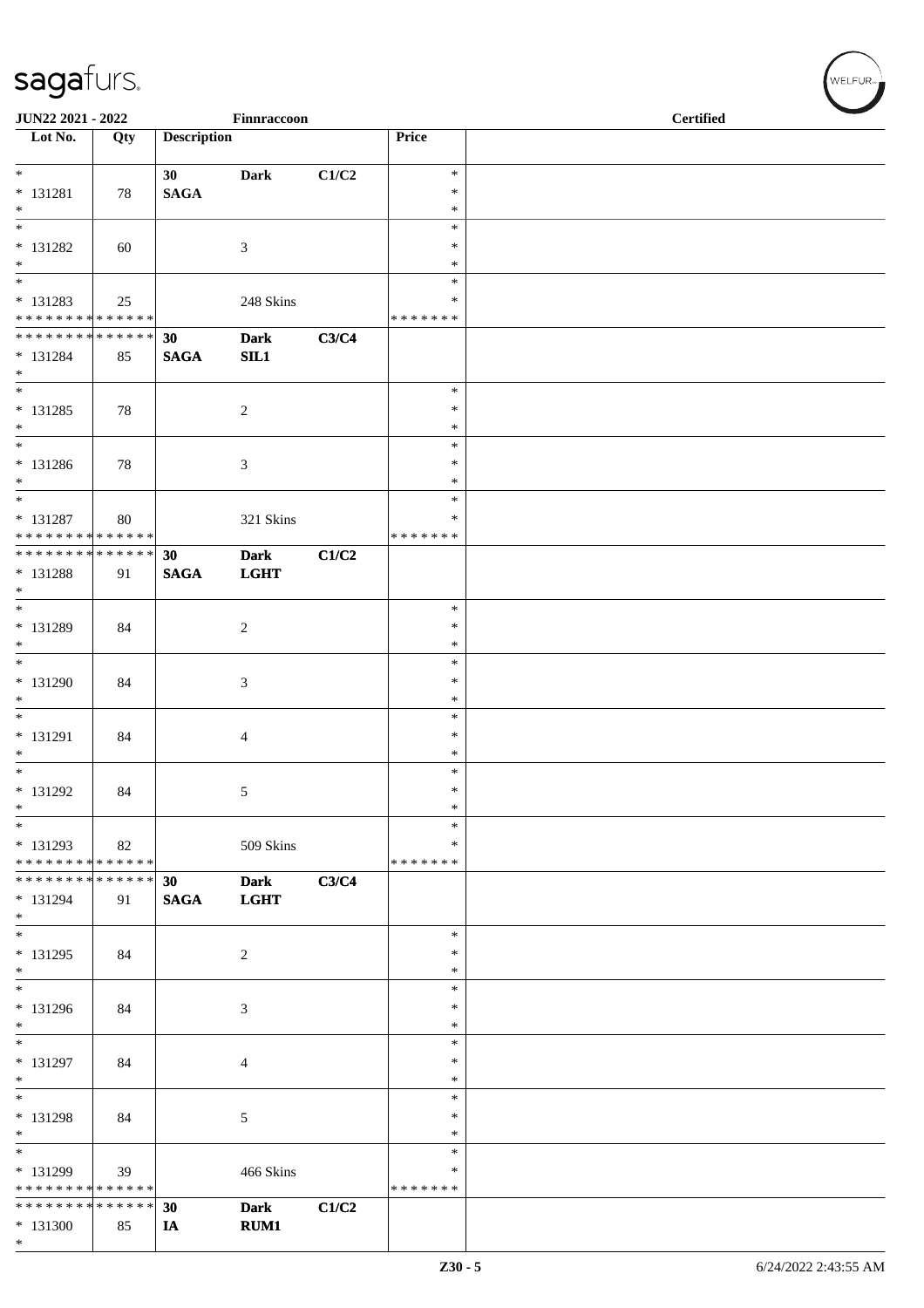| JUN22 2021 - 2022                                                               |     |                    | Finnraccoon                |       |                                 | <b>Certified</b> |  |
|---------------------------------------------------------------------------------|-----|--------------------|----------------------------|-------|---------------------------------|------------------|--|
| $\overline{\phantom{1}}$ Lot No.                                                | Qty | <b>Description</b> |                            |       | Price                           |                  |  |
| $* 131301$<br>$*$                                                               | 78  | 30<br>IA           | <b>Dark</b><br>RUM1        | C1/C2 | $\ast$<br>$\ast$<br>$\ast$      |                  |  |
| $\overline{\ }$<br>$* 131302$<br>* * * * * * * * * * * * * *                    | 78  |                    | 241 Skins                  |       | $\ast$<br>*<br>* * * * * * *    |                  |  |
| * * * * * * * * * * * * * *<br>$* 131303$<br>$*$                                | 85  | 30<br>IA           | <b>Dark</b><br><b>RUM1</b> | C3/C4 |                                 |                  |  |
| $*$<br>$* 131304$<br>* * * * * * * * * * * * * *                                | 78  |                    | 163 Skins                  |       | $\ast$<br>*<br>* * * * * * *    |                  |  |
| * * * * * * * * * * * * * * *<br>* 131305<br>$*$                                | 91  | 30<br>SI           | <b>Dark</b>                | C1/C2 |                                 |                  |  |
| $*$<br>* 131306<br>$*$<br>$*$                                                   | 84  |                    | $\overline{c}$             |       | $\ast$<br>$\ast$<br>$\ast$      |                  |  |
| * 131307<br>$*$<br>$\overline{\ast}$                                            | 84  |                    | 3                          |       | $\ast$<br>∗<br>$\ast$<br>$\ast$ |                  |  |
| * 131308<br>* * * * * * * * * * * * * *<br>******** <mark>******</mark>         | 85  |                    | 344 Skins                  |       | $\ast$<br>* * * * * * *         |                  |  |
| * 131309<br>$*$<br>$*$                                                          | 91  | 30<br>SI           | <b>Dark</b>                | C3/C4 | $\ast$                          |                  |  |
| * 131310<br>$\ast$<br>$*$                                                       | 84  |                    | $\overline{c}$             |       | ∗<br>$\ast$<br>$\ast$           |                  |  |
| $* 131311$<br>$\ast$<br>$*$                                                     | 84  |                    | 3                          |       | $\ast$<br>$\ast$<br>$\ast$      |                  |  |
| $* 131312$<br>$\ast$<br>$\ast$                                                  | 66  |                    | 4                          |       | $\ast$<br>$\ast$<br>*           |                  |  |
| $* 131313$<br>* * * * * * * * * * * * * *<br>* * * * * * * * * * * * * * *      | 26  |                    | 351 Skins                  |       | *<br>* * * * * * *              |                  |  |
| $* 131314$<br>$*$<br>$*$                                                        | 91  | 30<br>SI           | <b>Dark</b><br>SL1         | C1/C2 | $\ast$                          |                  |  |
| $* 131315$<br>* * * * * * * * * * * * * *                                       | 75  |                    | 166 Skins                  | C1/C2 | ∗<br>* * * * * * *              |                  |  |
| 131316                                                                          | 56  | 30<br>SI           | Dark<br><b>LGHT</b>        |       |                                 |                  |  |
| 131317                                                                          | 96  | 30<br>SI           | Dark<br><b>LGHT</b>        | C3/C4 |                                 |                  |  |
| * * * * * * * * * * * * * *<br>$* 131318$<br>$\ast$<br>$\overline{\phantom{0}}$ | 91  | 30<br>$\mathbf{I}$ | <b>Dark</b><br><b>RUM2</b> | C2/C3 |                                 |                  |  |
| * 131319<br>* * * * * * * * * * * * * *                                         | 46  |                    | 137 Skins                  |       | $\ast$<br>*<br>* * * * * * *    |                  |  |
| * * * * * * * * * * * * * *<br>$*131320$<br>$*$                                 | 79  | 30<br><b>SROY</b>  | <b>MED</b>                 | C1/C2 |                                 |                  |  |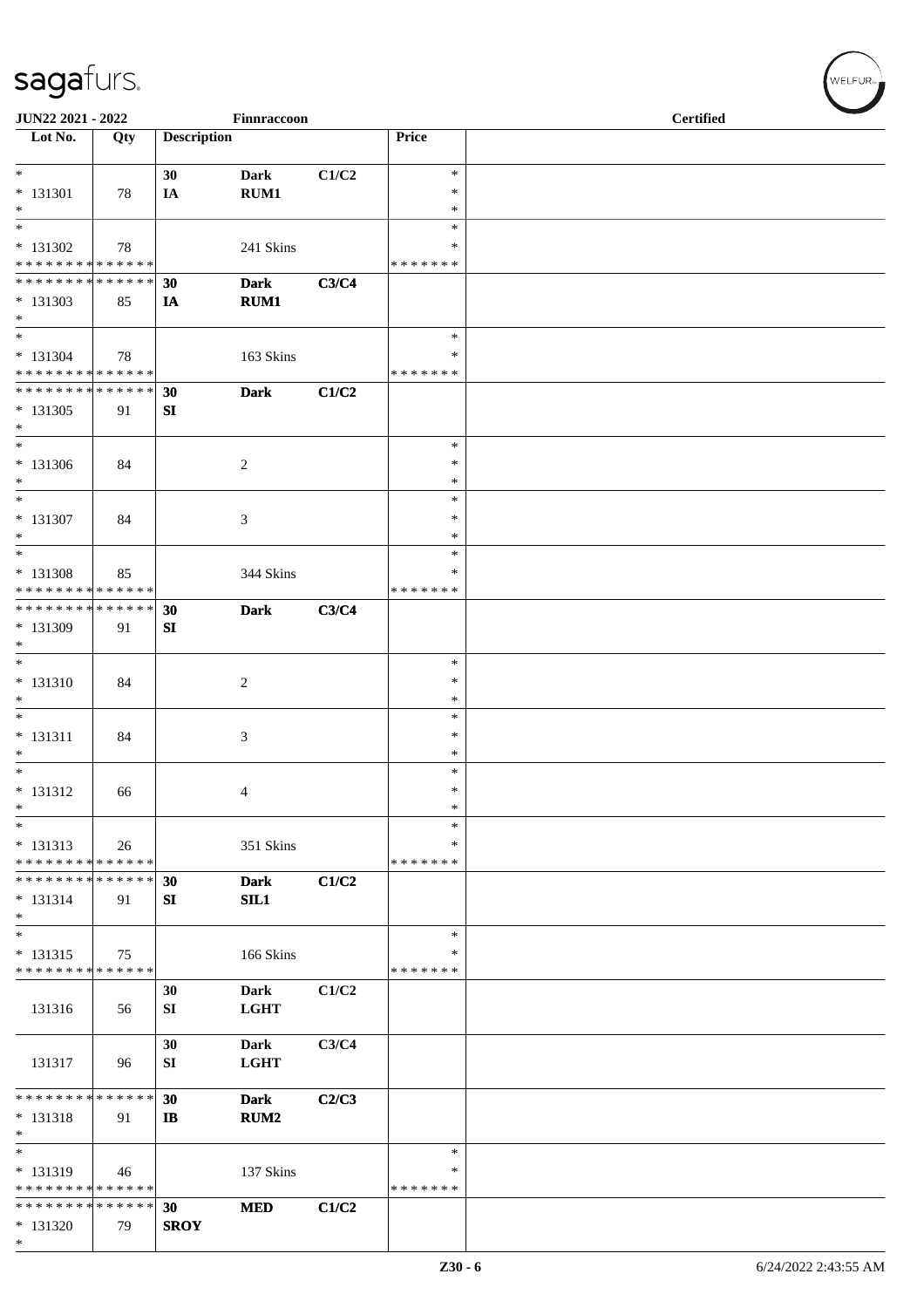| JUN22 2021 - 2022                                                               |     |                                | Finnraccoon               |       |                                   | <b>Certified</b> |  |  |  |  |
|---------------------------------------------------------------------------------|-----|--------------------------------|---------------------------|-------|-----------------------------------|------------------|--|--|--|--|
| $\overline{\phantom{1}}$ Lot No.                                                | Qty | <b>Description</b>             |                           |       | Price                             |                  |  |  |  |  |
| $*$<br>$* 131321$                                                               | 66  | 30<br><b>SROY</b>              | $\bf MED$                 | C1/C2 | $\ast$<br>$\ast$                  |                  |  |  |  |  |
| * * * * * * * * * * * * * *<br>******** <mark>******</mark><br>$* 131322$       | 79  | 30 <sup>°</sup><br><b>SROY</b> | <b>MED</b>                | C3/C4 | * * * * * * *                     |                  |  |  |  |  |
| $\ast$<br>$\overline{\phantom{1}}$<br>$* 131323$<br>* * * * * * * * * * * * * * | 75  |                                | 154 Skins                 |       | $\ast$<br>$\ast$<br>* * * * * * * |                  |  |  |  |  |
| 131324                                                                          | 80  | 30<br><b>SAGA</b>              | <b>MED</b>                | C1/C2 |                                   |                  |  |  |  |  |
| **************<br>$* 131325$<br>$\ast$                                          | 85  | 30<br><b>SAGA</b>              | $\bf MED$                 | C3/C4 |                                   |                  |  |  |  |  |
| $\overline{\phantom{a}^*}$<br>$* 131326$<br>$\ast$                              | 78  |                                | $\overline{2}$            |       | $\ast$<br>$\ast$<br>$\ast$        |                  |  |  |  |  |
| $\overline{\phantom{a}^*}$<br>* 131327<br>$\ast$                                | 78  |                                | 3                         |       | $\ast$<br>$\ast$<br>$\ast$        |                  |  |  |  |  |
| $\ast$<br>$* 131328$<br>$\ast$                                                  | 78  |                                | $\overline{4}$            |       | $\ast$<br>$\ast$<br>$\ast$        |                  |  |  |  |  |
| $\ast$<br>* 131329<br>$*$                                                       | 78  |                                | 5                         |       | $\ast$<br>$\ast$<br>$\ast$        |                  |  |  |  |  |
| $*$<br>* 131330<br>* * * * * * * * * * * * * *                                  | 78  |                                | 475 Skins                 |       | $\ast$<br>∗<br>* * * * * * *      |                  |  |  |  |  |
| **************<br>$* 131331$<br>$\ast$<br>$\overline{\phantom{0}}$              | 85  | 30<br><b>SAGA</b>              | <b>MED</b><br>SL1         | C1/C2 |                                   |                  |  |  |  |  |
| $* 131332$<br>* * * * * * * * * * * * * *                                       | 65  |                                | 150 Skins                 |       | $\ast$<br>$\ast$<br>*******       |                  |  |  |  |  |
| 131333                                                                          | 85  | 30<br><b>SAGA</b>              | <b>MED</b><br>SL1         | C3/C4 |                                   |                  |  |  |  |  |
| * * * * * * * * * * * * * * *<br>$* 131334$<br>$*$                              | 91  | 30 <sub>o</sub><br><b>SAGA</b> | <b>MED</b><br><b>LGHT</b> | C1/C2 |                                   |                  |  |  |  |  |
| $\ast$<br>$* 131335$<br>* * * * * * * * * * * * * *                             | 64  |                                | 155 Skins                 |       | $\ast$<br>$\ast$<br>* * * * * * * |                  |  |  |  |  |
| 131336                                                                          | 91  | 30<br><b>SAGA</b>              | <b>MED</b><br><b>LGHT</b> | C3/C4 |                                   |                  |  |  |  |  |
| * * * * * * * * * * * * * *<br>$* 131337$<br>$\ast$                             | 91  | 30<br>SI                       | <b>MED</b>                | C1/C2 |                                   |                  |  |  |  |  |
| $\ast$<br>* 131338<br>$\ast$<br>$_{\ast}^{-}$                                   | 84  |                                | $\overline{2}$            |       | $\ast$<br>$\ast$<br>$\ast$        |                  |  |  |  |  |
| * 131339<br>$\ast$                                                              | 84  |                                | 3                         |       | $\ast$<br>∗<br>$\ast$             |                  |  |  |  |  |
| $\ast$<br>$* 131340$<br>**************                                          | 63  |                                | 322 Skins                 |       | $\ast$<br>$\ast$<br>* * * * * * * |                  |  |  |  |  |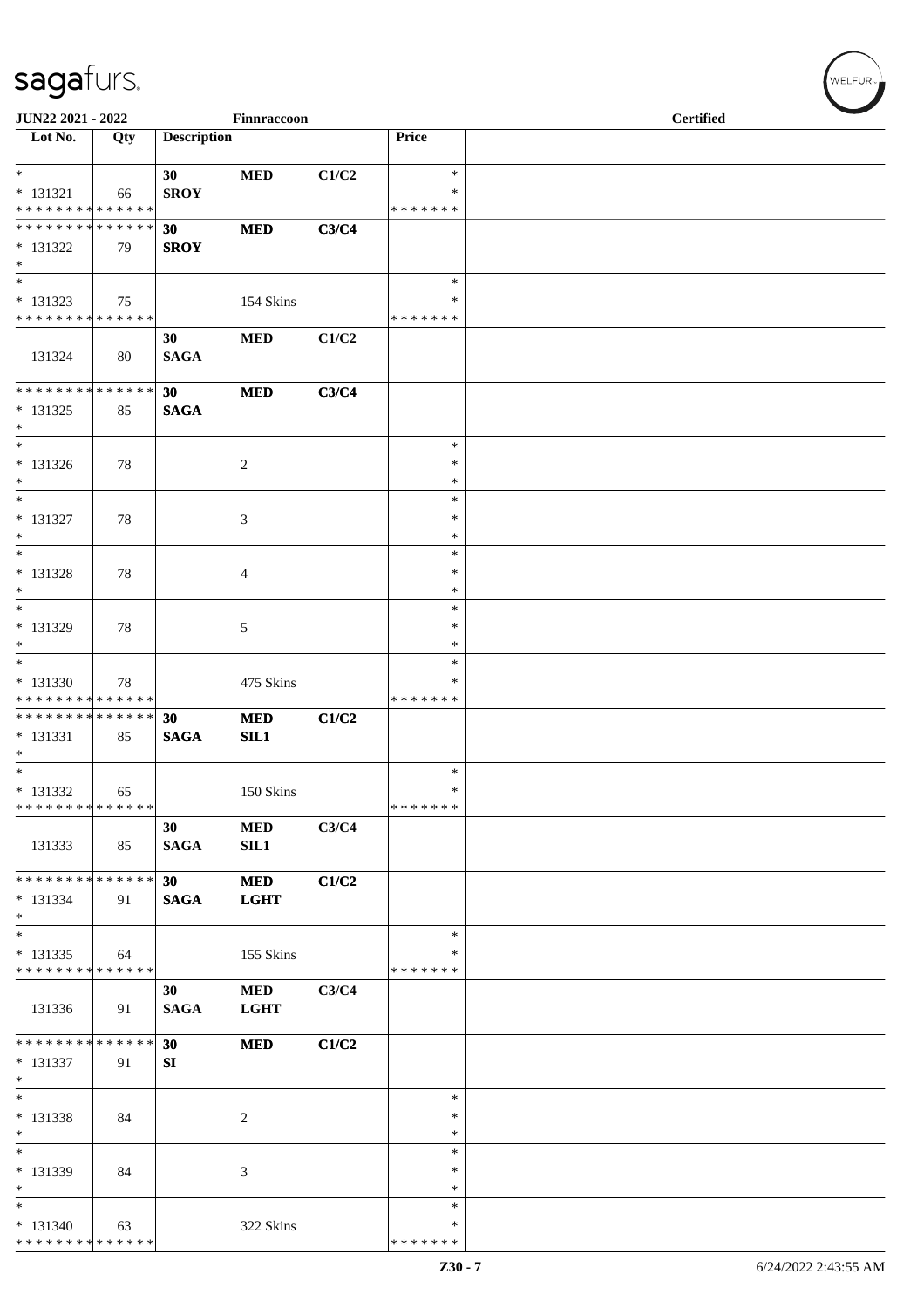| JUN22 2021 - 2022                                                     |     |                    | Finnraccoon                                   |       |                                   | <b>Certified</b> |
|-----------------------------------------------------------------------|-----|--------------------|-----------------------------------------------|-------|-----------------------------------|------------------|
| $\overline{\text{Lot No.}}$                                           | Qty | <b>Description</b> |                                               |       | Price                             |                  |
| * * * * * * * * * * * * * *<br>$* 131341$<br>$\ast$                   | 91  | 30<br>SI           | <b>MED</b><br>SIL1                            | C1/C2 |                                   |                  |
| $\ast$<br>$* 131342$<br>* * * * * * * * * * * * * *                   | 43  |                    | 134 Skins                                     |       | $\ast$<br>$\ast$<br>* * * * * * * |                  |
| 131343                                                                | 78  | 30<br>SI           | <b>MED</b><br>SIL1                            | C3/C4 |                                   |                  |
| **************<br>$* 131344$<br>$\ast$                                | 97  | 30<br>SI           | <b>MED</b><br><b>LGHT</b>                     | C1/C2 |                                   |                  |
| $\overline{\phantom{1}}$<br>$* 131345$<br>* * * * * * * * * * * * * * | 27  |                    | 124 Skins                                     |       | $\ast$<br>*<br>* * * * * * *      |                  |
| 131346                                                                | 99  | 30<br>SI           | <b>MED</b><br><b>LGHT</b>                     | C3/C4 |                                   |                  |
| **************<br>$* 131347$<br>$\ast$                                | 73  | 30<br><b>IB</b>    | <b>MED</b><br>RUM <sub>2</sub>                | C2/C3 |                                   |                  |
| $\ast$<br>$* 131348$<br>* * * * * * * * * * * * * *                   | 24  |                    | 97 Skins                                      |       | $\ast$<br>∗<br>* * * * * * *      |                  |
| 131349                                                                | 53  | 30<br><b>SROY</b>  | MED/PAL C1/C2<br><b>SILK</b>                  |       |                                   |                  |
| 131350                                                                | 75  | 30<br><b>SROY</b>  | MED/PAL C3/C4<br>$\ensuremath{\mathrm{SILK}}$ |       |                                   |                  |
| 131351                                                                | 75  | 30<br><b>SROY</b>  | <b>PALE</b>                                   | C1/C2 |                                   |                  |
| 131352                                                                | 68  | 30<br><b>SROY</b>  | <b>PALE</b>                                   | C3/C4 |                                   |                  |
| * * * * * * * * * * * * * *<br>$* 131353$<br>$\ast$                   | 79  | 30<br><b>SROY</b>  | MED/PAL C2/C3<br>SIL1                         |       |                                   |                  |
| $\ast$<br>$* 131354$<br>* * * * * * * * * * * * * *                   | 26  |                    | 105 Skins                                     |       | $\ast$<br>∗<br>* * * * * * *      |                  |
| 131355                                                                | 40  | 30<br><b>SROY</b>  | MED/PAL C2/C3<br><b>LGHT</b>                  |       |                                   |                  |
| * * * * * * * * * * * * * *<br>$* 131356$<br>$\ast$                   | 85  | 30<br><b>SAGA</b>  | <b>PALE</b>                                   | C1/C2 |                                   |                  |
| $\ast$<br>$* 131357$<br>* * * * * * * * * * * * * *                   | 29  |                    | 114 Skins                                     |       | $\ast$<br>∗<br>* * * * * * *      |                  |
| * * * * * * * * * * * * * *<br>$* 131358$<br>$\ast$                   | 85  | 30<br><b>SAGA</b>  | <b>PALE</b>                                   | C3/C4 |                                   |                  |
| $\ast$<br>* 131359<br>* * * * * * * * * * * * * *                     | 51  |                    | 136 Skins                                     |       | $\ast$<br>∗<br>* * * * * * *      |                  |
| * * * * * * * * * * * * * *<br>$* 131360$<br>$\ast$                   | 91  | 30<br><b>SAGA</b>  | <b>PALE</b><br><b>LGHT</b>                    | C1/C2 |                                   |                  |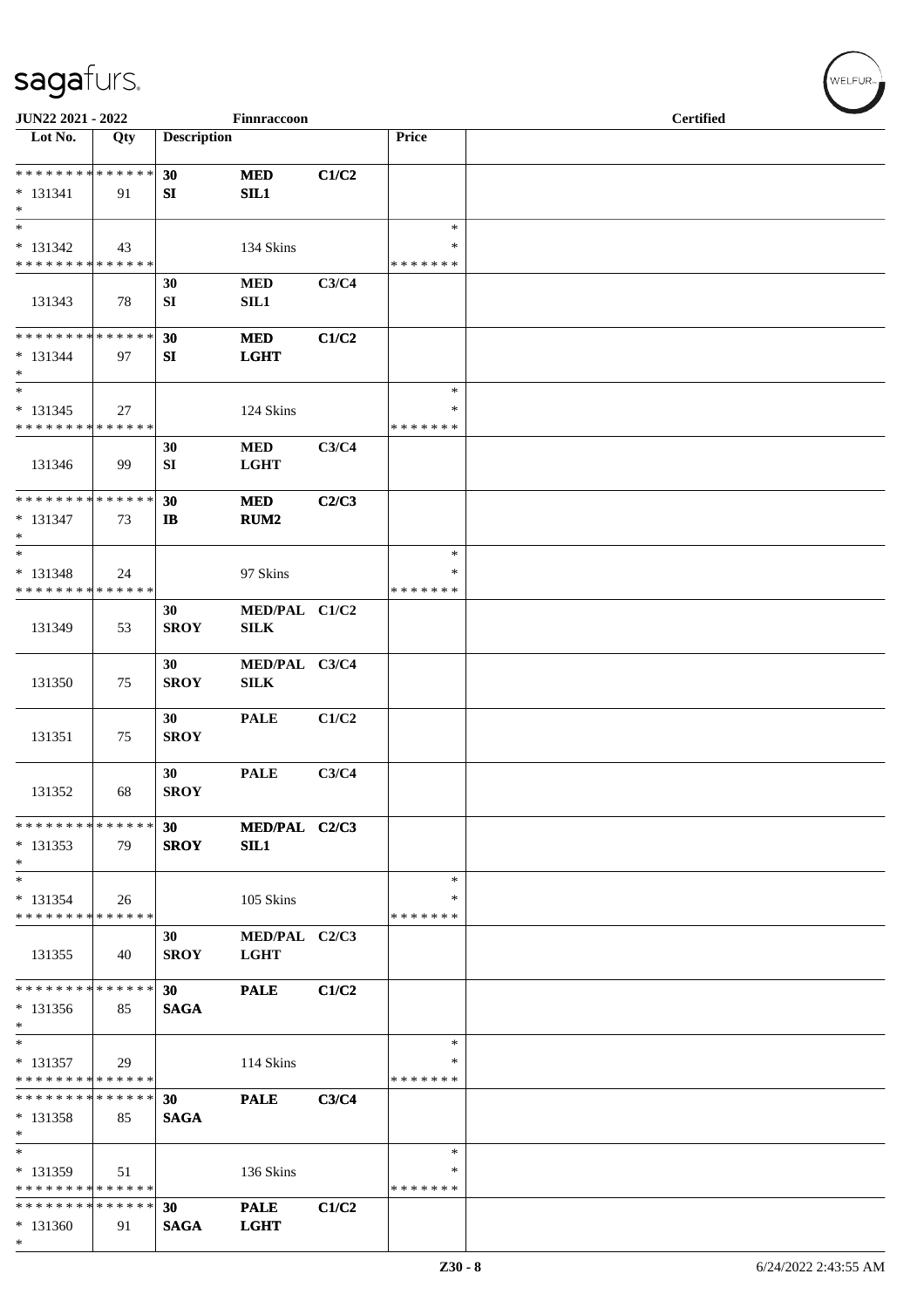| JUN22 2021 - 2022                                   |     |                    | Finnraccoon                |             |                    | <b>Certified</b> |  |
|-----------------------------------------------------|-----|--------------------|----------------------------|-------------|--------------------|------------------|--|
| Lot No.                                             | Qty | <b>Description</b> |                            |             | Price              |                  |  |
| $*$<br>$* 131361$                                   | 29  | 30<br><b>SAGA</b>  | <b>PALE</b><br><b>LGHT</b> | C1/C2       | $\ast$<br>$\ast$   |                  |  |
| * * * * * * * * * * * * * *                         |     |                    |                            |             | * * * * * * *      |                  |  |
| * * * * * * * * * * * * * *<br>$* 131362$<br>$\ast$ | 91  | 30<br><b>SAGA</b>  | <b>PALE</b><br><b>LGHT</b> | C2/C3       |                    |                  |  |
| $\ast$<br>$* 131363$                                | 82  |                    | 173 Skins                  |             | $\ast$<br>∗        |                  |  |
| * * * * * * * * * * * * * *                         |     |                    |                            |             | * * * * * * *      |                  |  |
| 131364                                              | 61  | 30<br><b>SAGA</b>  | <b>PALE</b><br><b>LGHT</b> | C3/C4       |                    |                  |  |
| * * * * * * * * * * * * * *                         |     | 30                 | <b>MED/PAL</b>             | C2/C3       |                    |                  |  |
| $* 131365$<br>$\ast$                                | 73  | IA                 | RUM1                       | <b>HEAV</b> |                    |                  |  |
| $\ast$                                              |     |                    |                            |             | $\ast$             |                  |  |
| * 131366<br>* * * * * * * * * * * * * *             | 24  |                    | 97 Skins                   |             | ∗<br>* * * * * * * |                  |  |
| * * * * * * * * * * * * * *                         |     | 30                 | MED/PAL C1/C2              |             |                    |                  |  |
| * 131367<br>$*$                                     | 73  | IA                 | RUM1                       |             |                    |                  |  |
| $*$                                                 |     |                    |                            |             | $\ast$             |                  |  |
| * 131368                                            | 30  |                    | 103 Skins                  |             | ∗                  |                  |  |
| * * * * * * * * * * * * * *                         |     |                    |                            |             | * * * * * * *      |                  |  |
| * * * * * * * * * * * * * *<br>* 131369             | 73  | 30<br>IA           | MED/PAL C3/C4<br>RUM1      |             |                    |                  |  |
| $\ast$                                              |     |                    |                            |             |                    |                  |  |
| $*$                                                 |     |                    |                            |             | ∗                  |                  |  |
| * 131370<br>* * * * * * * * * * * * * *             | 24  |                    | 97 Skins                   |             | ∗<br>* * * * * * * |                  |  |
| * * * * * * * * * * * * * *                         |     | 30                 | <b>PALE</b>                | C1/C2       |                    |                  |  |
| * 131371                                            | 91  | SI                 |                            |             |                    |                  |  |
| $\ast$<br>$*$                                       |     |                    |                            |             | $\ast$             |                  |  |
| $* 131372$                                          | 84  |                    | $\overline{c}$             |             | $\ast$             |                  |  |
| $\ast$                                              |     |                    |                            |             | $\ast$             |                  |  |
| $\ast$                                              |     |                    |                            |             | *<br>∗             |                  |  |
| $* 131373$<br>$\ast$                                | 84  |                    | 3                          |             | $\ast$             |                  |  |
| $\ast$                                              |     |                    |                            |             | $\ast$             |                  |  |
| $* 131374$<br>* * * * * * * * * * * * * *           | 36  |                    | 295 Skins                  |             | ∗<br>* * * * * * * |                  |  |
| * * * * * * * * * * * * * *                         |     | 30                 | <b>PALE</b>                | C3/C4       |                    |                  |  |
| * 131375<br>$\ast$                                  | 91  | SI                 |                            |             |                    |                  |  |
| $\ast$                                              |     |                    |                            |             | ∗                  |                  |  |
| * 131376<br>$\ast$                                  | 84  |                    | 2                          |             | ∗<br>∗             |                  |  |
| $\ast$                                              |     |                    |                            |             | $\ast$             |                  |  |
| * 131377<br>$\ast$                                  | 66  |                    | 3                          |             | ∗<br>∗             |                  |  |
| $\overline{\phantom{a}^*}$                          |     |                    |                            |             | $\ast$             |                  |  |
| $* 131378$<br>* * * * * * * * * * * * * *           | 26  |                    | 267 Skins                  |             | ∗                  |                  |  |
|                                                     |     | 30                 | <b>PALE</b>                | C2/C3       | * * * * * * *      |                  |  |
| 131379                                              | 91  | SI                 | <b>LGHT</b>                |             |                    |                  |  |
| * * * * * * * * * * * * * *                         |     | 30                 | $\bold{XP}$                | C1/C2       |                    |                  |  |
| $* 131380$<br>$\ast$                                | 73  | <b>SAGA</b>        |                            |             |                    |                  |  |

WELFUR<sub><sup>N</sup></sub>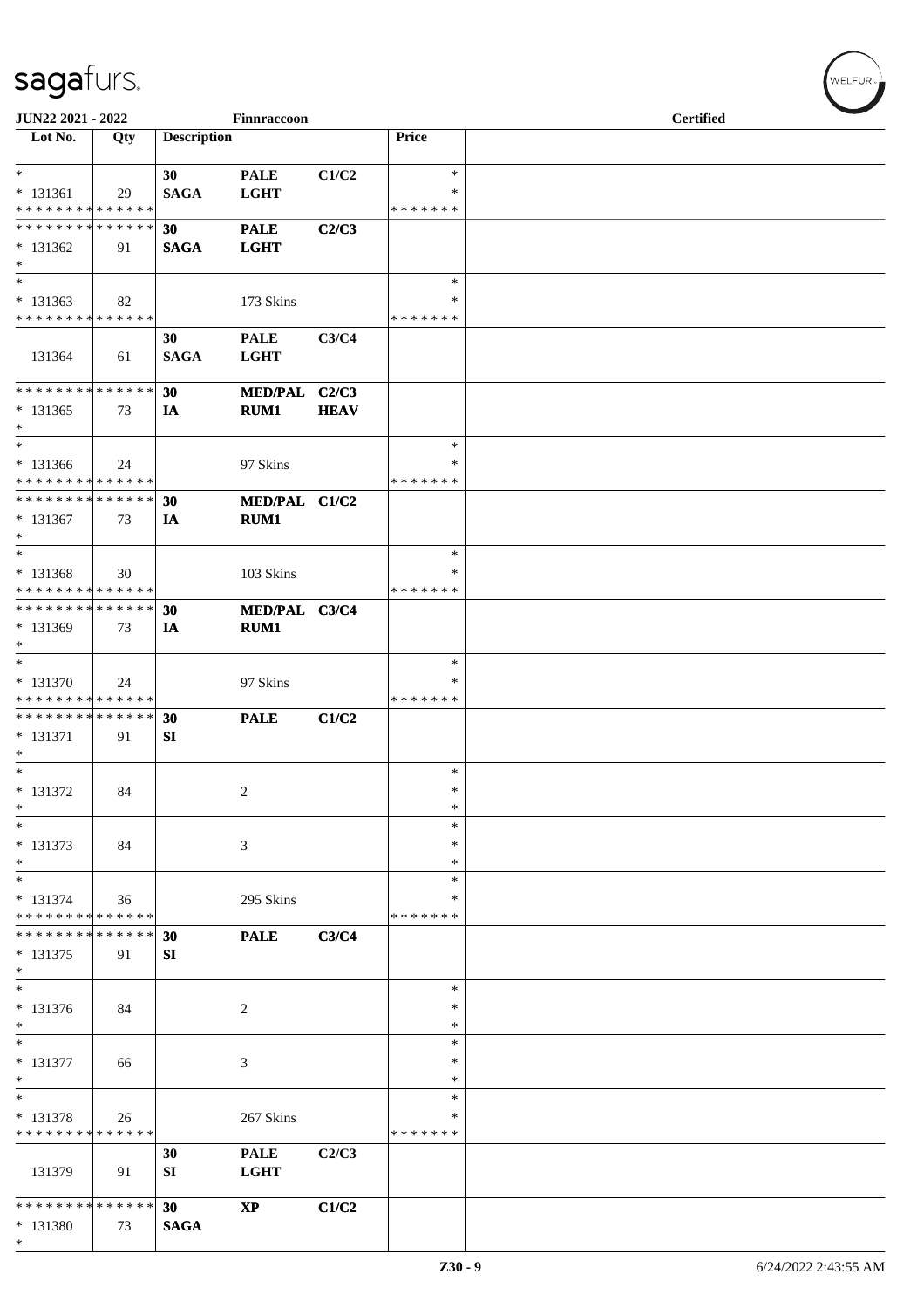| JUN22 2021 - 2022                                |     |                              | Finnraccoon                           |       |                                   |  | <b>Certified</b> |  |
|--------------------------------------------------|-----|------------------------------|---------------------------------------|-------|-----------------------------------|--|------------------|--|
| Lot No.                                          | Qty | <b>Description</b>           |                                       |       | Price                             |  |                  |  |
| $*$<br>$* 131381$<br>* * * * * * * * * * * * * * | 24  | 30<br><b>SAGA</b>            | $\bold{XP}$                           | C1/C2 | $\ast$<br>$\ast$<br>*******       |  |                  |  |
| 131382                                           | 93  | 30<br><b>SAGA</b>            | $\bold{XP}$                           | C3/C4 |                                   |  |                  |  |
| 131383                                           | 65  | 30<br><b>SAGA</b>            | $\mathbf{XP}$<br><b>LGHT</b>          | C1/C2 |                                   |  |                  |  |
| 131384                                           | 64  | 30<br><b>SAGA</b>            | $\mathbf{X}\mathbf{P}$<br><b>LGHT</b> | C3/C4 |                                   |  |                  |  |
| * * * * * * * * * * * * * *<br>* 131385<br>$*$   | 91  | 30<br>SI                     | $\boldsymbol{\mathrm{XP}}$            | C1/C2 |                                   |  |                  |  |
| $\overline{\ast}$<br>$* 131386$<br>$*$           | 84  |                              | $\sqrt{2}$                            |       | $\ast$<br>$\ast$<br>$\ast$        |  |                  |  |
| $*$<br>$* 131387$<br>$*$                         | 66  |                              | $\mathfrak{Z}$                        |       | $\ast$<br>$\ast$<br>$\ast$        |  |                  |  |
| $*$<br>* 131388<br>* * * * * * * * * * * * * *   | 25  |                              | 266 Skins                             |       | $\ast$<br>$\ast$<br>* * * * * * * |  |                  |  |
| ******** <mark>******</mark><br>* 131389<br>$*$  | 91  | 30<br>SI                     | $\mathbf{XP}$                         | C3/C4 |                                   |  |                  |  |
| $\overline{\phantom{0}}$<br>* 131390<br>$*$      | 84  |                              | $\overline{c}$                        |       | $\ast$<br>$\ast$<br>$\ast$        |  |                  |  |
| $*$<br>* 131391<br>* * * * * * * * * * * * * *   | 33  |                              | 208 Skins                             |       | $\ast$<br>$\ast$<br>* * * * * * * |  |                  |  |
| 131392                                           | 52  | 30<br>${\bf SI}$             | 2XP                                   | C1/C2 |                                   |  |                  |  |
| 131393                                           | 46  | 30<br>SI                     | 2XP                                   | C3/C4 |                                   |  |                  |  |
| 131394                                           | 59  | 30<br>$\mathbf{I}\mathbf{I}$ | $\mathbf{ALL}$                        | C2/C3 |                                   |  |                  |  |

WELFUR<sub>\*</sub>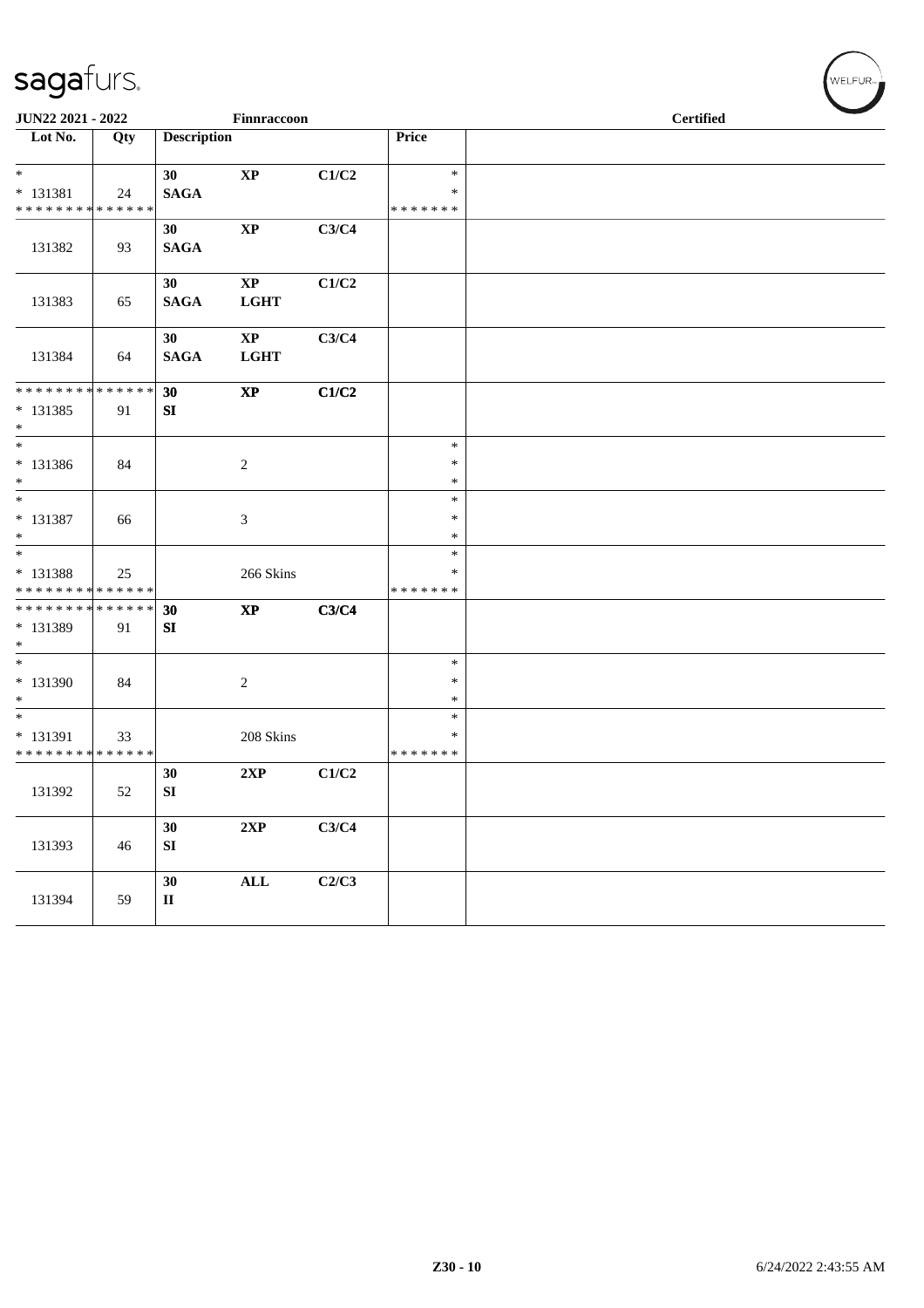| JUN22 2021 - 2022                                                       |     |                        | Finnraccoon                            |                      |                                   | <b>Certified</b> |  |
|-------------------------------------------------------------------------|-----|------------------------|----------------------------------------|----------------------|-----------------------------------|------------------|--|
| Lot No.                                                                 | Qty | <b>Description</b>     |                                        |                      | Price                             |                  |  |
| 131421                                                                  | 71  | 20<br><b>SROY</b>      | $2{\bf X}{\bf D}$                      | C2/C3                |                                   |                  |  |
| 131422                                                                  | 93  | 20<br><b>SAGA</b>      | $2{\bf X}{\bf D}$                      | C2/C3                |                                   |                  |  |
| 131423                                                                  | 53  | 20<br>${\bf S}{\bf I}$ | 2XD                                    | C2/C3                |                                   |                  |  |
| 131424                                                                  | 54  | 20<br><b>SROY</b>      | $\mathbf{X}\mathbf{D}$<br>${\bf SILK}$ | C2/C3<br><b>HEAV</b> |                                   |                  |  |
| 131425                                                                  | 69  | 20<br><b>SROY</b>      | $\mathbf{X}\mathbf{D}$<br>${\bf SILK}$ | C2/C3                |                                   |                  |  |
| * * * * * * * * * * * * * *<br>$* 131426$<br>$*$                        | 85  | 20<br><b>SROY</b>      | $\boldsymbol{\mathrm{XD}}$             | C1/C2                |                                   |                  |  |
| $\overline{\phantom{0}}$<br>$* 131427$<br>$*$                           | 78  |                        | $\sqrt{2}$                             |                      | $\ast$<br>$\ast$<br>$\ast$        |                  |  |
| $\overline{\phantom{0}}$<br>$* 131428$<br>$*$                           | 78  |                        | $\mathfrak{Z}$                         |                      | $\ast$<br>$\ast$<br>$\ast$        |                  |  |
| $\ast$<br>$* 131429$<br>* * * * * * * * * * * * * *                     | 78  |                        | 319 Skins                              |                      | $\ast$<br>$\ast$<br>* * * * * * * |                  |  |
| ******** <mark>******</mark><br>$* 131430$<br>$*$                       | 85  | 20<br><b>SROY</b>      | $\mathbf{X}\mathbf{D}$                 | C3/C4                |                                   |                  |  |
| $\overline{\phantom{0}}$<br>$* 131431$<br>$\ast$                        | 78  |                        | $\sqrt{2}$                             |                      | $\ast$<br>$\ast$<br>$\ast$        |                  |  |
| $* 131432$<br>$\ast$                                                    | 78  |                        | 3                                      |                      | $\ast$<br>$\ast$<br>$\ast$        |                  |  |
| $\ast$<br>$* 131433$<br>$*$                                             | 72  |                        | $\overline{4}$                         |                      | $\ast$<br>∗<br>∗                  |                  |  |
| $\overline{\phantom{a}^*}$<br>$* 131434$<br>* * * * * * * * * * * * * * | 25  |                        | 338 Skins                              |                      | $\ast$<br>∗<br>* * * * * * *      |                  |  |
| 131435                                                                  | 52  | 20<br><b>SROY</b>      | $\mathbf{X}\mathbf{D}$<br>$\rm SIL1$   | C1/C2                |                                   |                  |  |
| 131436                                                                  | 71  | 20<br><b>SROY</b>      | <b>XD</b><br>SL1                       | C3/C4                |                                   |                  |  |
| 131437                                                                  | 59  | 20<br><b>SROY</b>      | $\mathbf{X}\mathbf{D}$<br><b>LGHT</b>  | C2/C3                |                                   |                  |  |
| * * * * * * * * * * * * * *<br>$* 131438$<br>$\ast$                     | 91  | 20<br><b>SAGA</b>      | $\mathbf{X}\mathbf{D}$                 | C1/C2                |                                   |                  |  |
| $\overline{\phantom{a}^*}$<br>* 131439<br>$\ast$                        | 84  |                        | $\boldsymbol{2}$                       |                      | $\ast$<br>$\ast$<br>∗             |                  |  |
| $\overline{\phantom{0}}$<br>$* 131440$<br>$*$                           | 84  |                        | $\mathfrak{Z}$                         |                      | $\ast$<br>$\ast$<br>$\ast$        |                  |  |

 $\left(\bigvee_{w \in \text{LFUR}_{\text{reg}}}$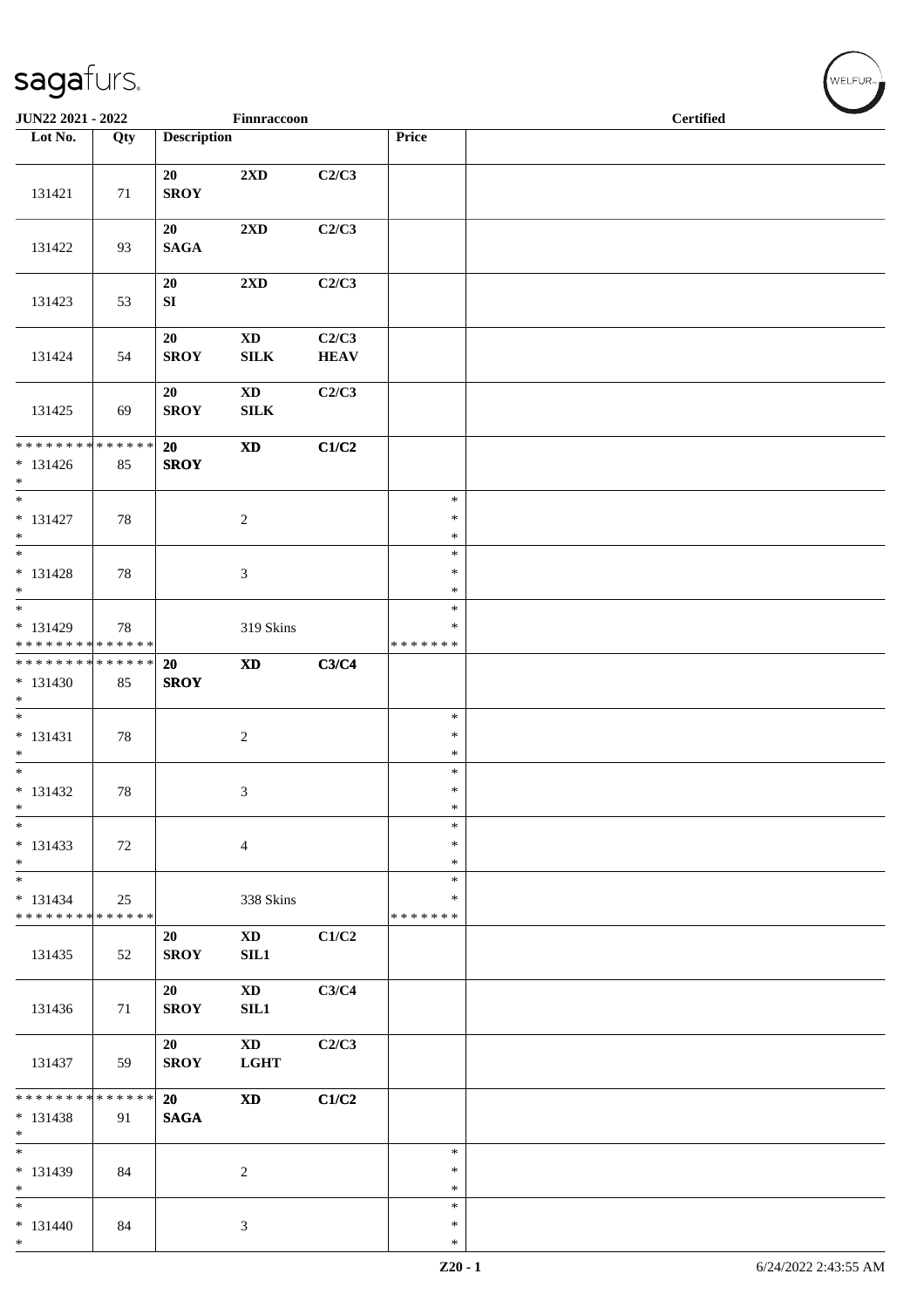| JUN22 2021 - 2022                                     |     |                              | Finnraccoon                           |       |                              | <b>Certified</b> |  |  |  |  |
|-------------------------------------------------------|-----|------------------------------|---------------------------------------|-------|------------------------------|------------------|--|--|--|--|
| $\overline{\phantom{1}}$ Lot No.                      | Qty | <b>Description</b>           |                                       |       | Price                        |                  |  |  |  |  |
| $*$<br>$* 131441$                                     | 84  | 20<br><b>SAGA</b>            | $\mathbf{X}\mathbf{D}$                | C1/C2 | $\ast$<br>$\ast$             |                  |  |  |  |  |
| $*$<br>$\overline{\phantom{0}}$                       |     |                              |                                       |       | $\ast$<br>$\ast$             |                  |  |  |  |  |
| $* 131442$<br>$*$                                     | 84  |                              | 5                                     |       | $\ast$<br>$\ast$             |                  |  |  |  |  |
| $\overline{\phantom{0}}$<br>$* 131443$<br>$*$         | 84  |                              | 6                                     |       | $\ast$<br>$\ast$<br>∗        |                  |  |  |  |  |
|                                                       |     |                              |                                       |       | $\ast$<br>∗                  |                  |  |  |  |  |
| $* 131444$<br>* * * * * * * * * * * * * *             | 61  |                              | 572 Skins                             |       | * * * * * * *                |                  |  |  |  |  |
| * * * * * * * * * * * * * * *<br>$* 131445$<br>$*$    | 78  | 20<br><b>SAGA</b>            | $\mathbf{X}\mathbf{D}$<br>SL1         | C1/C2 |                              |                  |  |  |  |  |
| $* 131446$<br>* * * * * * * * * * * * * *             | 24  |                              | 102 Skins                             |       | $\ast$<br>∗<br>* * * * * * * |                  |  |  |  |  |
| 131447                                                | 79  | 20<br><b>SAGA</b>            | $\mathbf{X}\mathbf{D}$<br>SIL1        | C3/C4 |                              |                  |  |  |  |  |
| ******** <mark>******</mark><br>$* 131448$<br>$*$     | 97  | 20<br><b>SAGA</b>            | $\mathbf{X}\mathbf{D}$<br><b>LGHT</b> | C1/C2 |                              |                  |  |  |  |  |
| $*$<br>$* 131449$<br>$*$                              | 90  |                              | $\overline{c}$                        |       | $\ast$<br>$\ast$<br>$\ast$   |                  |  |  |  |  |
| $* 131450$<br>$*$                                     | 90  |                              | 3                                     |       | $\ast$<br>$\ast$<br>$\ast$   |                  |  |  |  |  |
| $* 131451$<br>* * * * * * * * * * * * * *             | 25  |                              | 302 Skins                             |       | $\ast$<br>∗<br>* * * * * * * |                  |  |  |  |  |
| * * * * * * * * * * * * * * *<br>$* 131452$<br>$\ast$ | 97  | <b>20</b><br>$\mathbf{SAGA}$ | $\mathbf{X}\mathbf{D}$<br><b>LGHT</b> | C3/C4 |                              |                  |  |  |  |  |
| $*$<br>$* 131453$<br>* * * * * * * * * * * * * *      | 63  |                              | 160 Skins                             |       | $\ast$<br>∗<br>* * * * * * * |                  |  |  |  |  |
| * * * * * * * * * * * * * * *<br>$* 131454$<br>$*$    | 97  | 20<br>SI                     | <b>XD</b>                             | C1/C2 |                              |                  |  |  |  |  |
| $*$<br>$* 131455$<br>$*$                              | 90  |                              | 2                                     |       | $\ast$<br>$\ast$<br>∗        |                  |  |  |  |  |
| $*$<br>$* 131456$<br>* * * * * * * * * * * * * *      | 61  |                              | 248 Skins                             |       | ∗<br>∗<br>* * * * * * *      |                  |  |  |  |  |
| 131457                                                | 88  | 20<br><b>SROY</b>            | Dark                                  | C3/C4 |                              |                  |  |  |  |  |
| * * * * * * * * * * * * * * *<br>* 131458<br>$*$      | 91  | 20<br><b>SAGA</b>            | <b>Dark</b>                           | C1/C2 |                              |                  |  |  |  |  |
| $*$<br>$* 131459$<br>$*$                              | 84  |                              | $\overline{c}$                        |       | $\ast$<br>$\ast$<br>$\ast$   |                  |  |  |  |  |
| $*$<br>$* 131460$<br>$*$                              | 65  |                              | 3                                     |       | $\ast$<br>∗<br>$\ast$        |                  |  |  |  |  |

 $w$ elfur<sub>»</sub>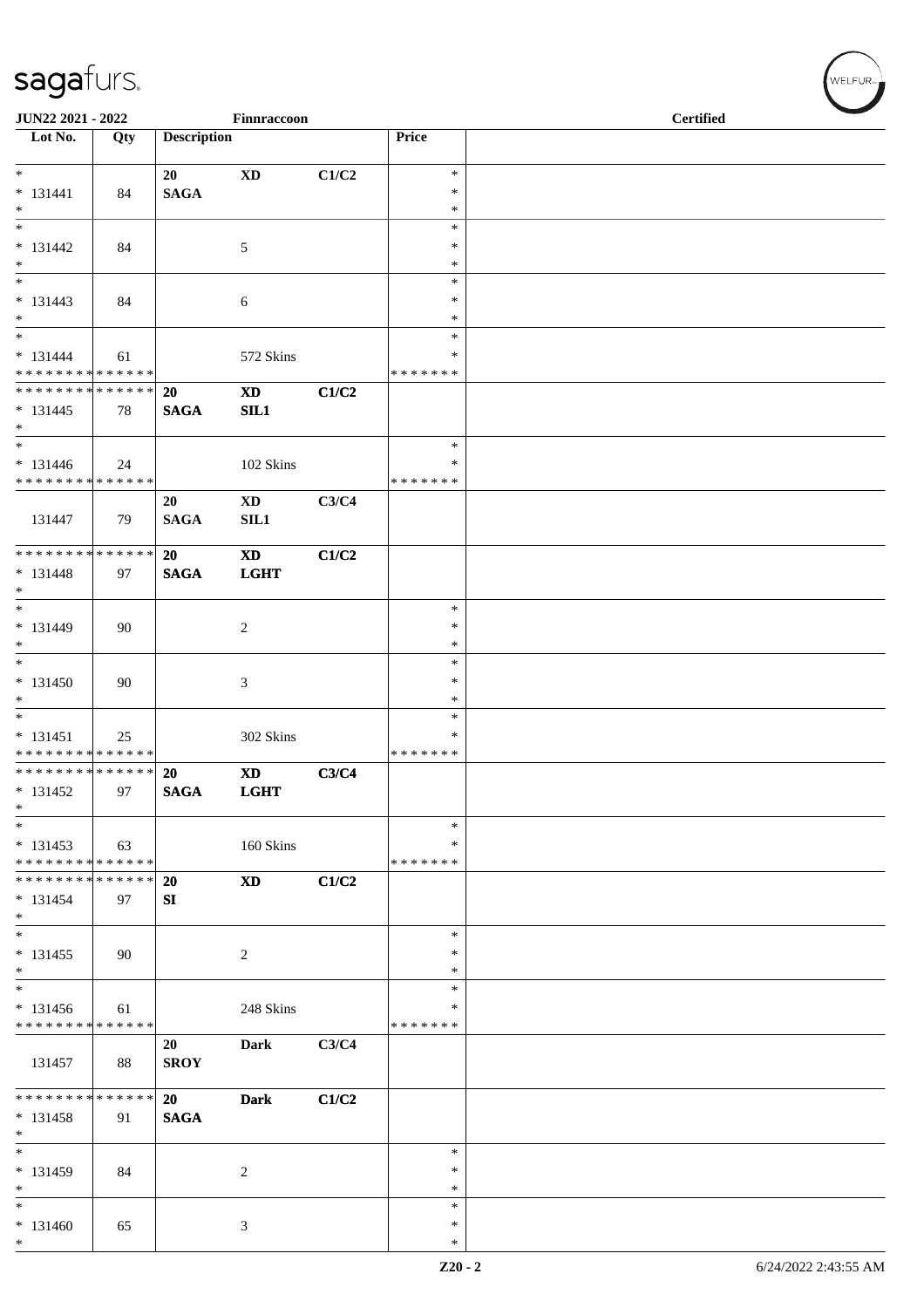| JUN22 2021 - 2022                                                   |     |                    | Finnraccoon                |       |                                   | <b>Certified</b> |  |
|---------------------------------------------------------------------|-----|--------------------|----------------------------|-------|-----------------------------------|------------------|--|
| Lot No.                                                             | Qty | <b>Description</b> |                            |       | Price                             |                  |  |
| $\overline{\ast}$<br>$* 131461$<br>* * * * * * * * * * * * * *      | 24  | 20<br><b>SAGA</b>  | <b>Dark</b>                | C1/C2 | $\ast$<br>$\ast$<br>* * * * * * * |                  |  |
| 131462                                                              | 92  | 20<br><b>SAGA</b>  | <b>Dark</b><br>SL1         | C1/C2 |                                   |                  |  |
| 131463                                                              | 88  | 20<br><b>SAGA</b>  | <b>Dark</b><br>SIL1        | C3/C4 |                                   |                  |  |
| ******** <mark>******</mark><br>$* 131464$<br>$\ast$                | 97  | 20<br>SI           | <b>Dark</b>                | C1/C2 |                                   |                  |  |
| $\ast$<br>$* 131465$<br>$*$                                         | 90  |                    | $\overline{c}$             |       | $\ast$<br>$\ast$<br>$\ast$        |                  |  |
| $*$<br>$* 131466$<br>$*$                                            | 90  |                    | $\mathfrak{Z}$             |       | $\ast$<br>$\ast$<br>$\ast$        |                  |  |
| $\ast$<br>$* 131467$<br>$*$                                         | 90  |                    | $\overline{4}$             |       | $\ast$<br>$\ast$<br>$\ast$        |                  |  |
| $\ast$<br>$* 131468$<br>$*$                                         | 90  |                    | $\sqrt{5}$                 |       | $\ast$<br>$\ast$<br>$\ast$        |                  |  |
| $\ast$<br>$* 131469$<br>* * * * * * * * * * * * * *                 | 54  |                    | 511 Skins                  |       | $\ast$<br>$\ast$<br>* * * * * * * |                  |  |
| * * * * * * * * * * * * * *<br>* 131470<br>$\ast$                   | 103 | 20<br>SI           | <b>Dark</b><br><b>LGHT</b> | C1/C2 |                                   |                  |  |
| $\overline{\phantom{0}}$<br>$* 131471$<br>$*$                       | 96  |                    | $\overline{c}$             |       | $\ast$<br>$\ast$<br>$\ast$        |                  |  |
| $\overline{\ast}$<br>$* 131472$<br>$\ast$                           | 96  |                    | $\mathfrak{Z}$             |       | $\ast$<br>$\ast$<br>$\ast$        |                  |  |
| $\ast$<br>$* 131473$<br>* * * * * * * * * * * * * *                 | 35  |                    | 330 Skins                  |       | $\ast$<br>$\ast$<br>* * * * * * * |                  |  |
| 131474                                                              | 103 | 20<br>${\bf SI}$   | <b>Dark</b><br><b>LGHT</b> | C3/C4 |                                   |                  |  |
| * * * * * * * * * * * * * *<br>$* 131475$<br>$\ast$                 | 91  | 20<br><b>SAGA</b>  | <b>MED</b>                 | C1/C2 |                                   |                  |  |
| $\ast$<br>$* 131476$<br>$\ast$                                      | 84  |                    | $\overline{c}$             |       | $\ast$<br>$\ast$<br>$\ast$        |                  |  |
| $\overline{\phantom{0}}$<br>* 131477<br>* * * * * * * * * * * * * * | 84  |                    | 259 Skins                  |       | $\ast$<br>∗<br>* * * * * * *      |                  |  |
| 131478                                                              | 59  | 20<br><b>SAGA</b>  | <b>MED</b><br>SIL1         | C1/C2 |                                   |                  |  |
| 131479                                                              | 83  | 20<br><b>SAGA</b>  | <b>MED</b><br>SIL1         | C2/C3 |                                   |                  |  |
| 131480                                                              | 94  | 20<br><b>SAGA</b>  | <b>MED</b><br><b>SIL1</b>  | C3/C4 |                                   |                  |  |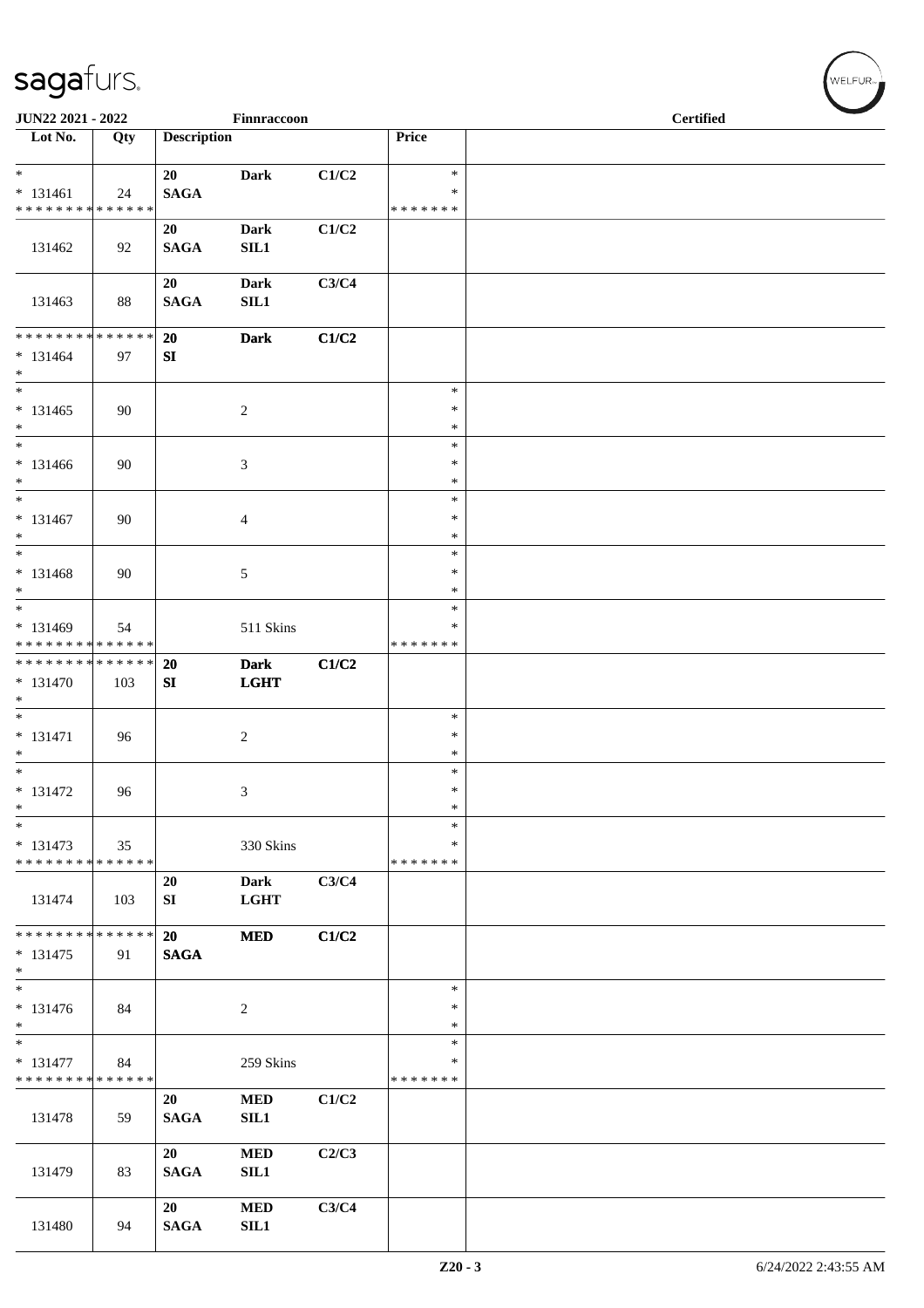| JUN22 2021 - 2022                                                      |     |                    | Finnraccoon                    |       |                                      | <b>Certified</b> |  |
|------------------------------------------------------------------------|-----|--------------------|--------------------------------|-------|--------------------------------------|------------------|--|
| Lot No.                                                                | Qty | <b>Description</b> |                                |       | Price                                |                  |  |
| **************<br>$* 131481$<br>$\ast$                                 | 91  | 20<br><b>SAGA</b>  | <b>MED</b><br><b>LGHT</b>      | C1/C2 |                                      |                  |  |
| $\overline{\phantom{a}}$<br>$* 131482$<br>******** <mark>******</mark> | 48  |                    | 139 Skins                      |       | $\ast$<br>$\ast$<br>* * * * * * *    |                  |  |
| 131483                                                                 | 95  | 20<br><b>SAGA</b>  | <b>MED</b><br><b>LGHT</b>      | C3/C4 |                                      |                  |  |
| ******** <mark>******</mark><br>$* 131484$<br>$*$                      | 97  | 20<br>SI           | <b>MED</b>                     | C1/C2 |                                      |                  |  |
| $\overline{\phantom{a}^*}$<br>$* 131485$<br>$\ast$                     | 90  |                    | $\sqrt{2}$                     |       | $\ast$<br>$\ast$<br>$\ast$           |                  |  |
| $\ast$<br>$* 131486$<br>$\ast$<br>$\ast$                               | 90  |                    | 3                              |       | $\ast$<br>$\ast$<br>$\ast$           |                  |  |
| $* 131487$<br>$\ast$<br>$_{*}^{-}$                                     | 90  |                    | $\overline{4}$                 |       | $\ast$<br>$\ast$<br>$\ast$<br>$\ast$ |                  |  |
| $* 131488$<br>$\ast$<br>$\ast$                                         | 90  |                    | $\sqrt{5}$                     |       | $\ast$<br>$\ast$                     |                  |  |
| $* 131489$<br>$\ast$<br>$\ast$                                         | 90  |                    | $\sqrt{6}$                     |       | $\ast$<br>$\ast$<br>$\ast$           |                  |  |
| * 131490<br>* * * * * * * * * * * * * *                                | 26  |                    | 573 Skins                      |       | $\ast$<br>*<br>* * * * * * *         |                  |  |
| **************<br>$* 131491$<br>$\ast$                                 | 85  | 20<br>SI           | <b>MED</b><br>SL1              | C1/C2 |                                      |                  |  |
| $*$<br>$* 131492$<br>* * * * * * * * * * * * * *                       | 27  |                    | 112 Skins                      |       | $\ast$<br>$\ast$<br>* * * * * * *    |                  |  |
| 131493                                                                 | 72  | 20<br>SI           | <b>MED</b><br>SL1              | C3/C4 |                                      |                  |  |
| 131494                                                                 | 86  | 20<br>SI           | <b>MED</b><br><b>LGHT</b>      | C2/C3 |                                      |                  |  |
| 131495                                                                 | 78  | 20<br>IB           | <b>MED</b><br>RUM <sub>2</sub> | C2/C3 |                                      |                  |  |
| 131496                                                                 | 60  | 20<br>SI           | 2XP                            | C1/C2 |                                      |                  |  |
| * * * * * * * * * * * * * *<br>$* 131497$<br>$\ast$                    | 97  | 20<br>SI           | 2XP                            | C3/C4 |                                      |                  |  |
| $\ast$<br>* 131498<br>* * * * * * * * * * * * * *                      | 70  |                    | 167 Skins                      |       | $\ast$<br>$\ast$<br>* * * * * * *    |                  |  |
| 131499                                                                 | 67  | 20<br>$\mathbf{I}$ | ALL                            | C2/C3 |                                      |                  |  |

 $(\forall ELFUR_{\approx})$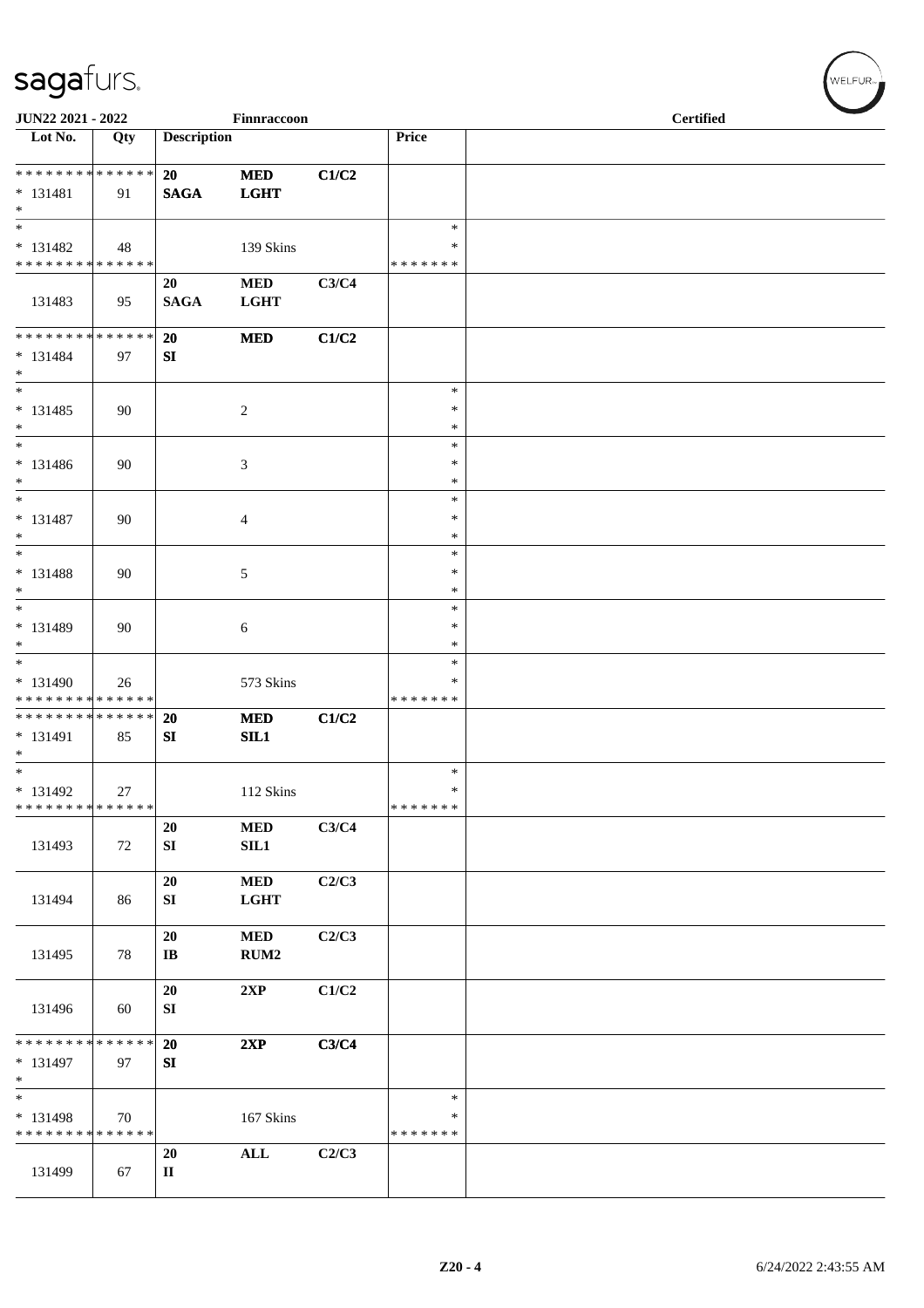| JUN22 2021 - 2022 |        |                                  | Finnraccoon                                 |       |       |  | <b>Certified</b> | $\overline{\phantom{0}}$ |
|-------------------|--------|----------------------------------|---------------------------------------------|-------|-------|--|------------------|--------------------------|
| Lot No.           | Qty    | <b>Description</b>               |                                             |       | Price |  |                  |                          |
| 131521            | 40     | $\mathbf{0}$<br>$\mathbf{SAGA}$  | $2{\bf X}{\bf D}$                           | C2/C3 |       |  |                  |                          |
| 131522            | 30     | $\mathbf{0}$<br><b>SROY</b>      | $\mathbf{X}\mathbf{D}$<br>${\bf SILK}$      | C2/C3 |       |  |                  |                          |
| 131523            | 48     | $\mathbf{0}$<br><b>SROY</b>      | $\mathbf{X}\mathbf{D}$                      | C2/C3 |       |  |                  |                          |
| 131524            | 55     | $\mathbf{0}$<br>$\mathbf{SAGA}$  | $\mathbf{X}\mathbf{D}$                      | C1/C2 |       |  |                  |                          |
| 131525            | 50     | $\mathbf{0}$<br>$\mathbf{SAGA}$  | $\mathbf{X}\mathbf{D}$                      | C3/C4 |       |  |                  |                          |
| 131526            | 31     | $\mathbf{0}$<br>$\mathbf{SAGA}$  | $\mathbf{X}\mathbf{D}$<br><b>LGHT</b>       | C2/C3 |       |  |                  |                          |
| 131527            | 44     | $\mathbf{0}$<br>${\bf SI}$       | $\mathbf{X}\mathbf{D}$                      | C1/C2 |       |  |                  |                          |
| 131528            | 47     | $\mathbf{0}$<br>${\bf SI}$       | $\mathbf{X}\mathbf{D}$                      | C3/C4 |       |  |                  |                          |
| 131529            | 60     | $\mathbf{0}$<br><b>SROY</b>      | <b>Dark</b>                                 | C2/C3 |       |  |                  |                          |
| 131530            | 67     | $\mathbf{0}$<br>$\mathbf{SAGA}$  | Dark                                        | C1/C2 |       |  |                  |                          |
| 131531            | 51     | $\mathbf{0}$<br><b>SAGA</b>      | <b>Dark</b>                                 | C3/C4 |       |  |                  |                          |
| 131532            | 30     | $\bf{0}$<br>$\mathbf{SAGA}$      | <b>Dark</b><br><b>LGHT</b>                  | C2/C3 |       |  |                  |                          |
| 131533            | $78\,$ | $\bf{0}$<br>${\bf SI}$           | Dark                                        | C1/C2 |       |  |                  |                          |
| 131534            | 50     | $\pmb{0}$<br>${\bf S}{\bf I}$    | Dark                                        | C3/C4 |       |  |                  |                          |
| 131535            | 68     | $\bf{0}$<br>${\bf SI}$           | <b>Dark</b><br>SLL2                         | C2/C3 |       |  |                  |                          |
| 131536            | 52     | $\bf{0}$<br>${\bf SI}$           | <b>Dark</b><br>LGHT                         | C2/C3 |       |  |                  |                          |
| 131537            | $28\,$ | $\boldsymbol{0}$<br>$\bf I\bf B$ | $\bold{X}\bold{D}/\bold{D}\bold{K}$<br>RUM2 | C2/C3 |       |  |                  |                          |
| 131538            | 61     | $\bf{0}$<br><b>SAGA</b>          | $\bf MED$                                   | C2/C3 |       |  |                  |                          |
| 131539            | 36     | $\bf{0}$<br>$\mathbf{SAGA}$      | $\bf MED$<br>SIL1                           | C2/C3 |       |  |                  |                          |
| 131540            | 101    | $\bf{0}$<br>${\bf SI}$           | $\bf MED$                                   | C2/C3 |       |  |                  |                          |

WELFUR<sub>\*</sub>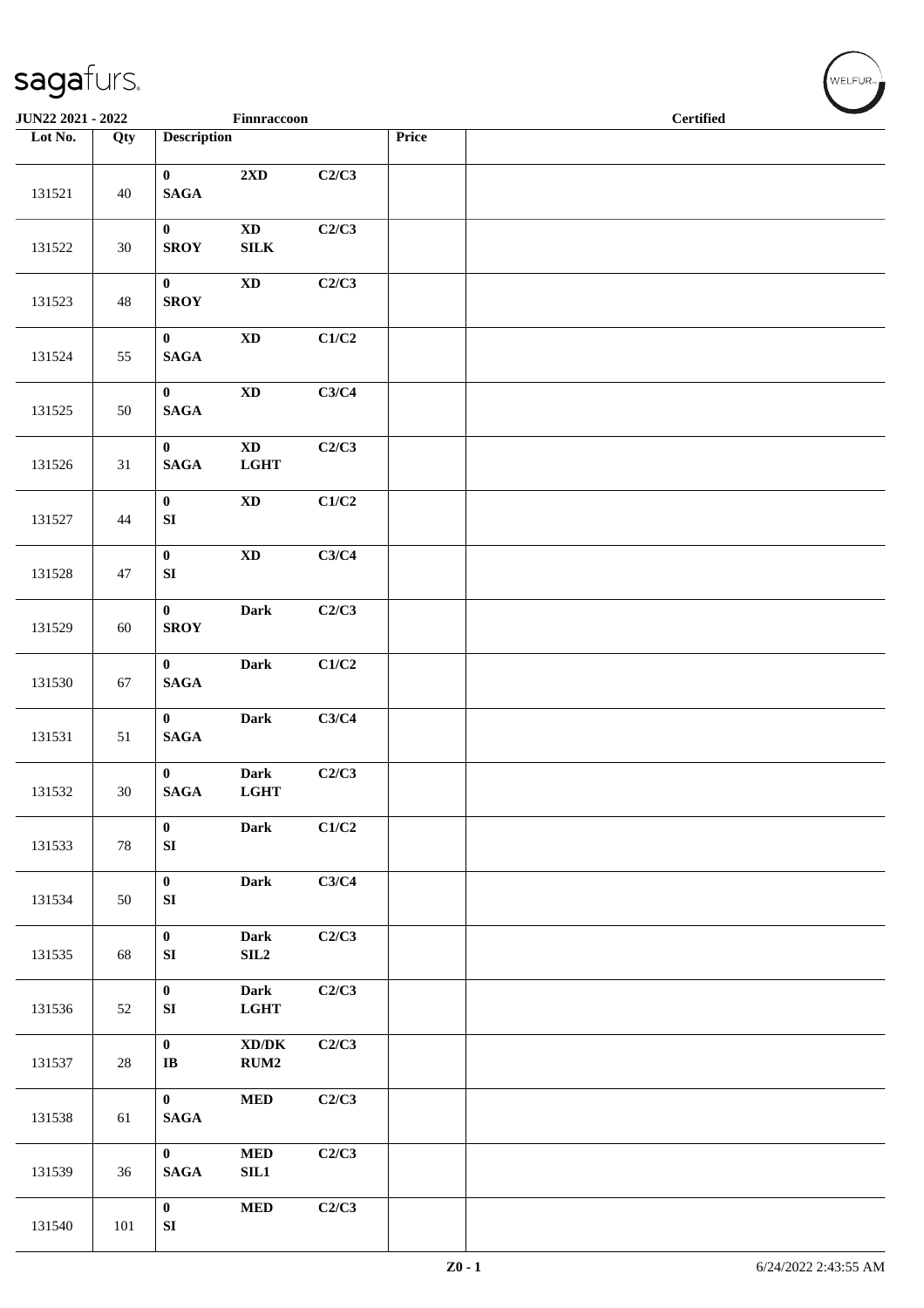| sagafurs.                              |     |                             |                                |       |                        | WELFUR <sub>74</sub> |
|----------------------------------------|-----|-----------------------------|--------------------------------|-------|------------------------|----------------------|
| JUN22 2021 - 2022                      |     |                             | <b>Finnraccoon</b>             |       |                        | <b>Certified</b>     |
| Lot No.                                | Qty | <b>Description</b>          |                                |       | Price                  |                      |
| 131541                                 | 64  | $\bf{0}$<br>SI              | <b>MED</b><br>SIL <sub>2</sub> | C2/C3 |                        |                      |
| 131542                                 | 24  | $\mathbf{0}$<br><b>SROY</b> | MED/PAL C2/C3<br><b>SILK</b>   |       |                        |                      |
| 131543                                 | 33  | $\mathbf{0}$<br><b>SROY</b> | MED/PAL C2/C3                  |       |                        |                      |
| 131544                                 | 55  | $\mathbf{0}$<br><b>SAGA</b> | PAL/XP                         | C2/C3 |                        |                      |
| 131545                                 | 39  | $\bf{0}$<br>IA              | PAL/XP<br>RUM1                 | C2/C3 |                        |                      |
| **************<br>$* 131546$<br>$\ast$ | 97  | $\mathbf{0}$<br><b>SI</b>   | PAL/XP                         | C2/C3 |                        |                      |
| $\ast$<br>$* 131547$<br>************** | 24  |                             | 121 Skins                      |       | $\ast$<br>*<br>******* |                      |
| 131548                                 | 34  | $\bf{0}$<br><b>SI</b>       | PAL/XP<br>SL2                  | C2/C3 |                        |                      |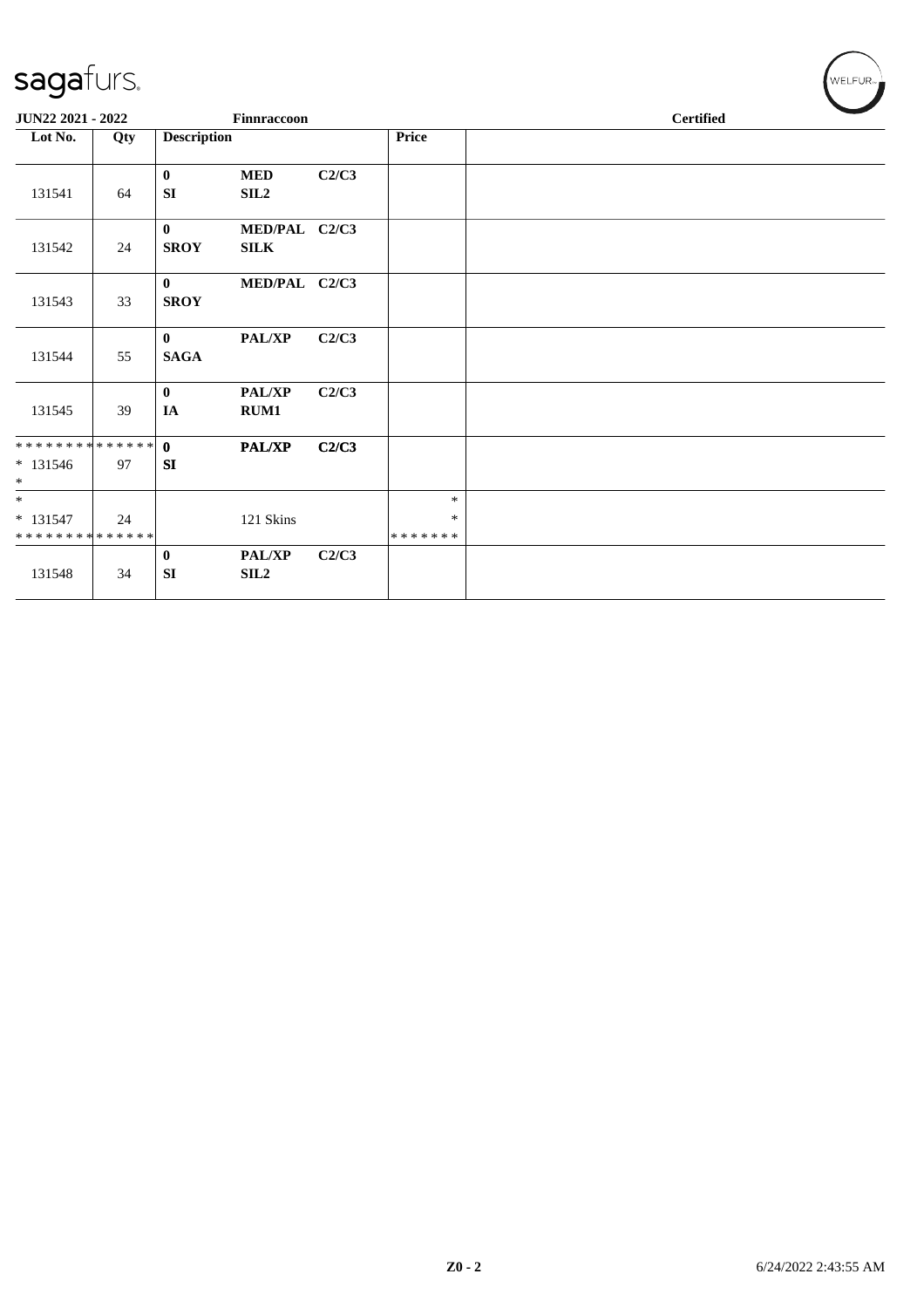| JUN22 2021 - 2022                                                   |     |                    | <b>Arctic Finnraccoon</b> |                |                                   | <b>Certified</b> |
|---------------------------------------------------------------------|-----|--------------------|---------------------------|----------------|-----------------------------------|------------------|
| Lot No.                                                             | Qty | <b>Description</b> |                           |                | Price                             |                  |
| 131701                                                              | 22  | 40<br><b>SROY</b>  | <b>DK/MED</b><br>$CHA+$   | C <sub>2</sub> |                                   |                  |
| 131702                                                              | 50  | 40<br><b>SAGA</b>  | <b>DK/MED</b><br>$CHA+$   | C <sub>2</sub> |                                   |                  |
| 131703                                                              | 28  | 40<br><b>SAGA</b>  | <b>DK/MED</b>             | C <sub>2</sub> |                                   |                  |
| * * * * * * * * * * * * * *<br>* 131704<br>$*$                      | 79  | 40<br><b>SAGA</b>  | <b>MED</b><br>$CHA+$      | C2             |                                   |                  |
| $\ast$<br>$* 131705$<br>$\ast$                                      | 66  |                    | $\overline{c}$            |                | $\ast$<br>$\ast$<br>∗             |                  |
| $\ast$<br>* 131706<br>* * * * * * * * * * * * * *                   | 25  |                    | 170 Skins                 |                | $\ast$<br>∗<br>* * * * * * *      |                  |
| 131707                                                              | 38  | 40<br><b>SAGA</b>  | MED/PAL C2<br>SIL1        |                |                                   |                  |
| 131708                                                              | 21  | 40<br>SI           | MED/PAL C2                |                |                                   |                  |
| * * * * * * * * * * * * * *<br>* 131709<br>$*$                      | 79  | 40<br><b>SAGA</b>  | <b>PALE</b><br>$CHA+$     | C2             |                                   |                  |
| $\ast$<br>* 131710<br>* * * * * * * * * * * * * *                   | 75  |                    | 154 Skins                 |                | $\ast$<br>$\ast$<br>* * * * * * * |                  |
| 131711                                                              | 24  | 40<br><b>SROY</b>  | PAL/XP<br>$CHA+$          | C2             |                                   |                  |
| 131712                                                              | 46  | 40<br>SAGA         | PAL/XP<br>$CHA+$          | C <sub>2</sub> |                                   |                  |
| 131713                                                              | 29  | 40<br><b>SROY</b>  | $\mathbf{XP}$<br>$CHA+$   | C2             |                                   |                  |
| 131714                                                              | 23  | 40<br>SI           | XP/2XP                    | C <sub>2</sub> |                                   |                  |
| 131715                                                              | 35  | 40<br>SI           | XP/2XP                    | C <sub>2</sub> |                                   |                  |
| * * * * * * * * * * * * * *<br>* 131716<br>$*$                      | 79  | 40<br><b>SAGA</b>  | 2XP<br>$CHA+$             | C2             |                                   |                  |
| $*$<br>$* 131717$<br>* * * * * * * * * * * * * *                    | 24  |                    | 103 Skins                 |                | $\ast$<br>∗<br>* * * * * * *      |                  |
| * * * * * * * * * * * * * *<br>* 131718<br>$\ast$                   | 79  | 40<br><b>SAGA</b>  | 2XP                       | C2             |                                   |                  |
| $\overline{\phantom{0}}$<br>* 131719<br>* * * * * * * * * * * * * * | 72  |                    | 151 Skins                 |                | $\ast$<br>∗<br>* * * * * * *      |                  |
| 131720                                                              | 24  | 40<br><b>SAGA</b>  | 2XP/3XP<br>$CHA+$         | C <sub>2</sub> |                                   |                  |

WELFUR<sub>"</sub>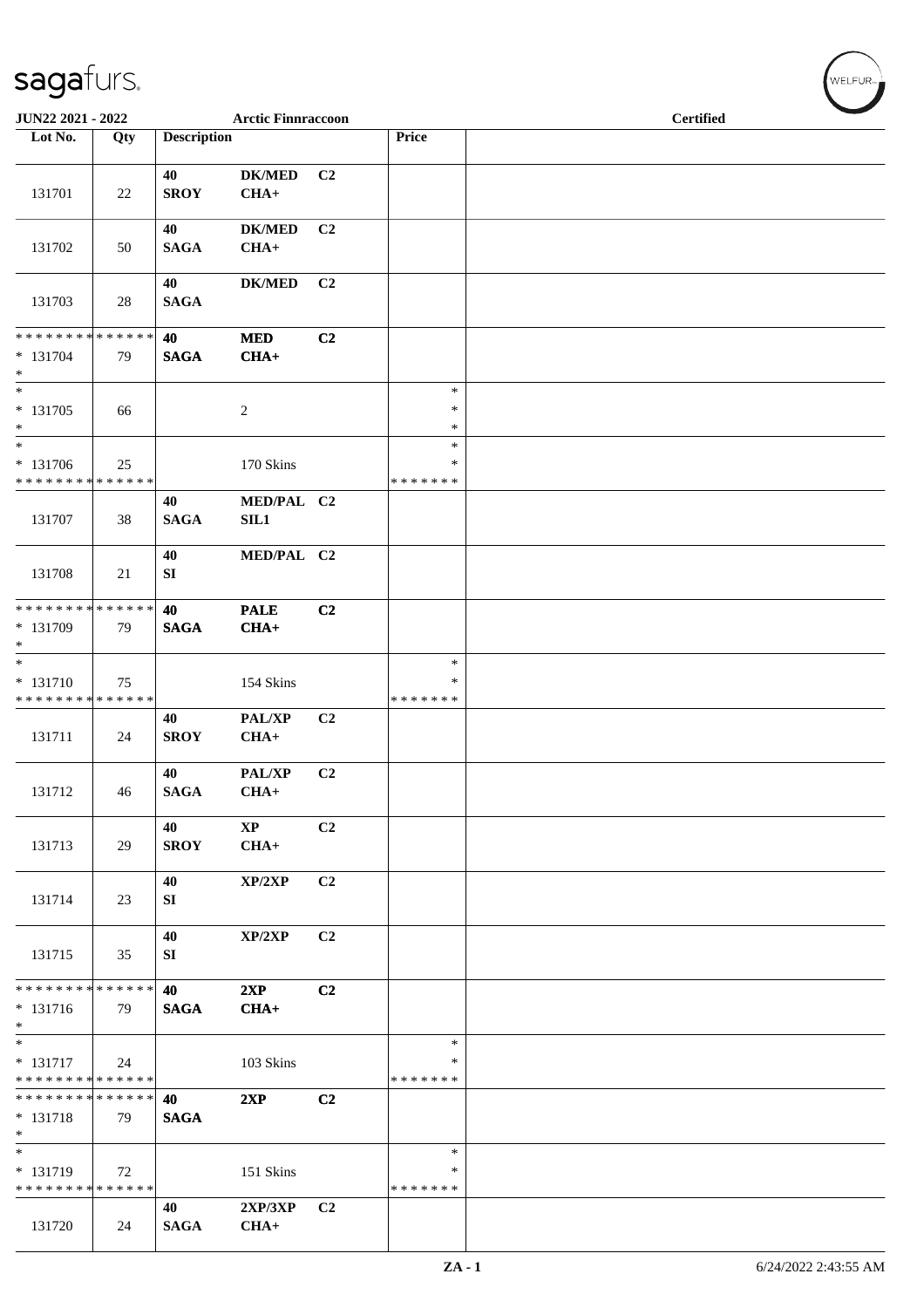| JUN22 2021 - 2022                                                    |        |                      | <b>Arctic Finnraccoon</b>           |                |                                   | <b>Certified</b> |
|----------------------------------------------------------------------|--------|----------------------|-------------------------------------|----------------|-----------------------------------|------------------|
| Lot No.                                                              | Qty    | <b>Description</b>   |                                     |                | Price                             |                  |
| 131721                                                               | 19     | 40/30<br><b>SAGA</b> | 2XD<br>$CHA+$                       | C2             |                                   |                  |
| 131722                                                               | 56     | 30<br>SI             | $\bold{X}\bold{D}/\bold{D}\bold{K}$ | C2             |                                   |                  |
| 131723                                                               | 25     | 30<br><b>SROY</b>    | $DK/MED$<br>$CHA+$                  | C <sub>2</sub> |                                   |                  |
| 131724                                                               | 50     | 30<br><b>SROY</b>    | <b>DK/MED</b><br>$CHA+$             | C <sub>2</sub> |                                   |                  |
| 131725                                                               | 37     | 30<br><b>SROY</b>    | <b>DK/MED</b>                       | C2             |                                   |                  |
| 131726                                                               | 48     | 30<br><b>SAGA</b>    | <b>DK/MED</b><br>$CHA+$             | C <sub>2</sub> |                                   |                  |
| * * * * * * * * * * * * * *<br>* 131727<br>$\ast$                    | 85     | 30<br><b>SAGA</b>    | <b>DK/MED</b><br>$CHA+$             | C <sub>2</sub> |                                   |                  |
| $\ast$<br>* 131728<br>* * * * * * * * * * * * * *                    | 72     |                      | 157 Skins                           |                | $\ast$<br>∗<br>* * * * * * *      |                  |
| 131729                                                               | 35     | 30<br><b>SAGA</b>    | <b>DK/MED</b>                       | C <sub>2</sub> |                                   |                  |
| 131730                                                               | 66     | 30<br>SI             | MED/PAL C2                          |                |                                   |                  |
| 131731                                                               | 26     | 40/30<br>SI          | MED/PAL C2                          |                |                                   |                  |
| 131732                                                               | $32\,$ | 30<br><b>SROY</b>    | <b>PALE</b><br>$CHA+$               | C <sub>2</sub> |                                   |                  |
| 131733                                                               | 45     | 30<br><b>SROY</b>    | <b>PALE</b>                         | C2             |                                   |                  |
| * * * * * * * * * * * * * *<br>$* 131734$<br>$*$                     | 85     | 30<br><b>SAGA</b>    | <b>PALE</b><br>$CHA+$               | C2             |                                   |                  |
| $\ast$<br>$* 131735$<br>* * * * * * * * * * * * * *                  | 40     |                      | 125 Skins                           |                | $\ast$<br>∗<br>* * * * * * *      |                  |
| 131736                                                               | 33     | 40/30<br>SI          | <b>PALE</b><br>$CHA+$               | C <sub>2</sub> |                                   |                  |
| 131737                                                               | 19     | 30<br><b>SROY</b>    | PAL/XP<br>$CHA+$                    | C2             |                                   |                  |
| 131738                                                               | 38     | 30<br><b>SROY</b>    | $\mathbf{X}\mathbf{P}$<br>$CHA+$    | C <sub>2</sub> |                                   |                  |
| * * * * * * * * * * * * * *<br>* 131739<br>$\ast$                    | 73     | 30<br><b>SAGA</b>    | $\mathbf{X}\mathbf{P}$<br>$CHA+$    | C2             |                                   |                  |
| $\overline{\phantom{0}}$<br>* 131740<br>******** <mark>******</mark> | 27     |                      | 100 Skins                           |                | $\ast$<br>$\ast$<br>* * * * * * * |                  |

WELFUR<sub>"</sub>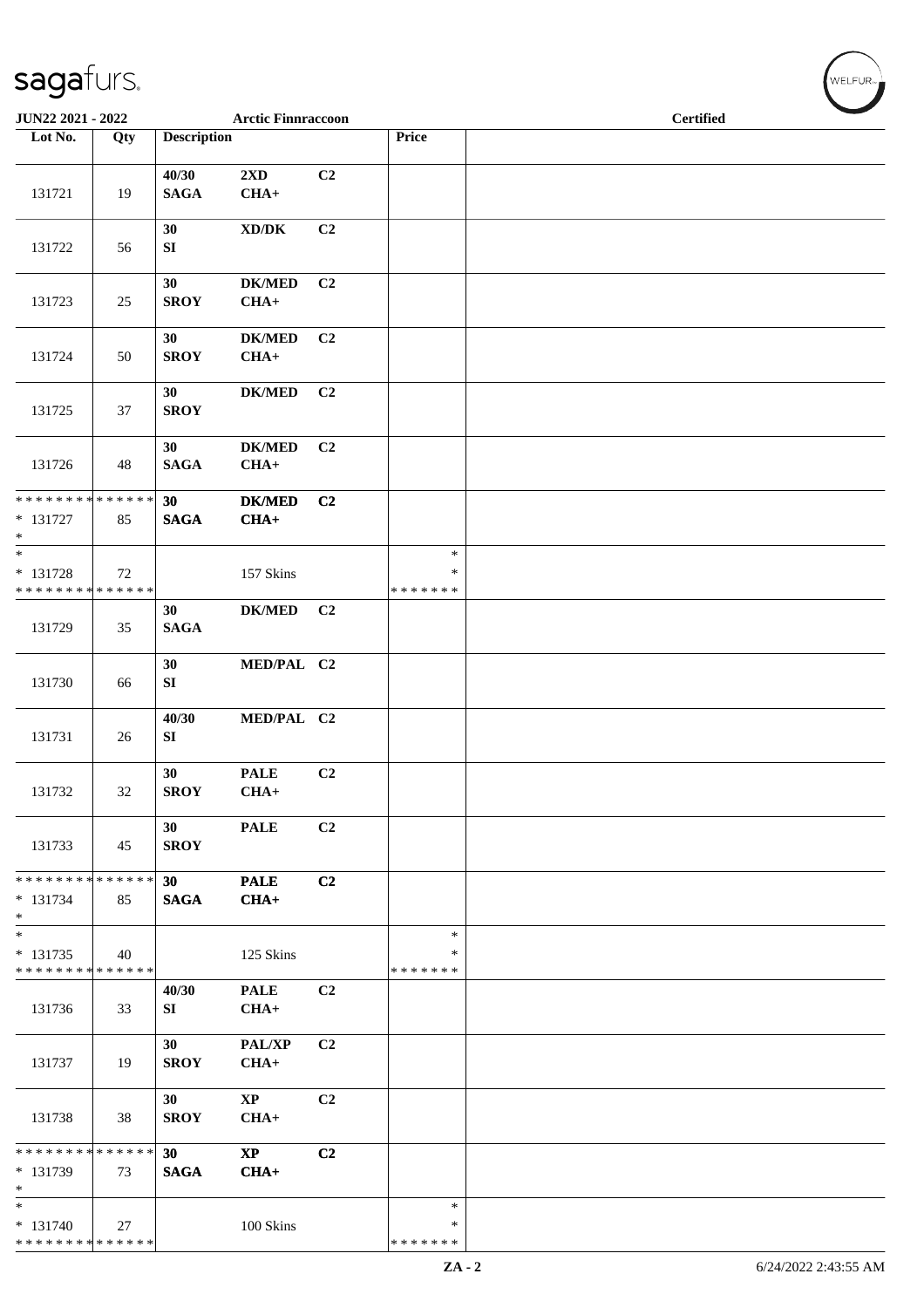| JUN22 2021 - 2022<br><b>Arctic Finnraccoon</b>                        |     |                        |                          |                |                                   | <b>Certified</b> |  |  |  |  |
|-----------------------------------------------------------------------|-----|------------------------|--------------------------|----------------|-----------------------------------|------------------|--|--|--|--|
| Lot No.                                                               | Qty | <b>Description</b>     |                          |                | Price                             |                  |  |  |  |  |
| 131741                                                                | 47  | 30<br><b>SAGA</b>      | PAL/XP<br>$CHA+$         | C <sub>2</sub> |                                   |                  |  |  |  |  |
| ******** <mark>******</mark><br>$* 131742$<br>$\ast$                  | 85  | 30<br><b>SAGA</b>      | $\bold{XP}$              | C2             |                                   |                  |  |  |  |  |
| $\overline{\phantom{0}}$<br>$* 131743$<br>$\ast$                      | 78  |                        | $\sqrt{2}$               |                | $\ast$<br>$\ast$<br>$\ast$        |                  |  |  |  |  |
| $\ast$<br>$* 131744$<br>******** <mark>******</mark>                  | 29  |                        | 192 Skins                |                | $\ast$<br>$\ast$<br>* * * * * * * |                  |  |  |  |  |
| 131745                                                                | 29  | 30<br>SI               | XP/2XP                   | C2             |                                   |                  |  |  |  |  |
| 131746                                                                | 64  | 40/30<br>SI            | XP/2XP                   | C2             |                                   |                  |  |  |  |  |
| * * * * * * * * * * * * * *<br>$* 131747$<br>$*$                      | 85  | 30<br><b>SAGA</b>      | 2XP                      | C2             |                                   |                  |  |  |  |  |
| $\overline{\phantom{0}}$<br>$* 131748$<br>* * * * * * * * * * * * * * | 25  |                        | 110 Skins                |                | $\ast$<br>∗<br>* * * * * * *      |                  |  |  |  |  |
| 131749                                                                | 28  | 30<br><b>SROY</b>      | 2XP/3XP<br>$CHA+$        | C <sub>2</sub> |                                   |                  |  |  |  |  |
| 131750                                                                | 36  | 30<br><b>SAGA</b>      | 2XP/3XP<br>$CHA+$        | C2             |                                   |                  |  |  |  |  |
| 131751                                                                | 63  | 30<br><b>SAGA</b>      | 2XP/3XP<br>$CHA+$        | C2             |                                   |                  |  |  |  |  |
| 131752                                                                | 36  | 30<br>$\mathbf{I}$     | $\mathbf{ALL}$           | C <sub>2</sub> |                                   |                  |  |  |  |  |
| 131753                                                                | 41  | 20<br><b>SAGA</b>      | ${\bf DK/MED}$<br>$CHA+$ | C2             |                                   |                  |  |  |  |  |
| 131754                                                                | 25  | 20<br>${\bf S}{\bf I}$ | <b>DK/MED</b><br>$CHA+$  | C2             |                                   |                  |  |  |  |  |
| 131755                                                                | 36  | 20<br><b>SROY</b>      | PAL/XP                   | C <sub>2</sub> |                                   |                  |  |  |  |  |
| 131756                                                                | 48  | 20<br><b>SAGA</b>      | PAL/XP<br>$CHA+$         | C2             |                                   |                  |  |  |  |  |
| 131757                                                                | 37  | 20<br>$\mathbf{SAGA}$  | PAL/XP                   | C2             |                                   |                  |  |  |  |  |
| 131758                                                                | 30  | 20<br>${\bf S}{\bf I}$ | PAL/XP<br>$CHA+$         | C2             |                                   |                  |  |  |  |  |
| 131759                                                                | 27  | ${\bf 20}$<br>SI       | PAL/XP                   | C2             |                                   |                  |  |  |  |  |
| 131760                                                                | 38  | 20<br>${\bf SI}$       | XP/2XP                   | C2             |                                   |                  |  |  |  |  |